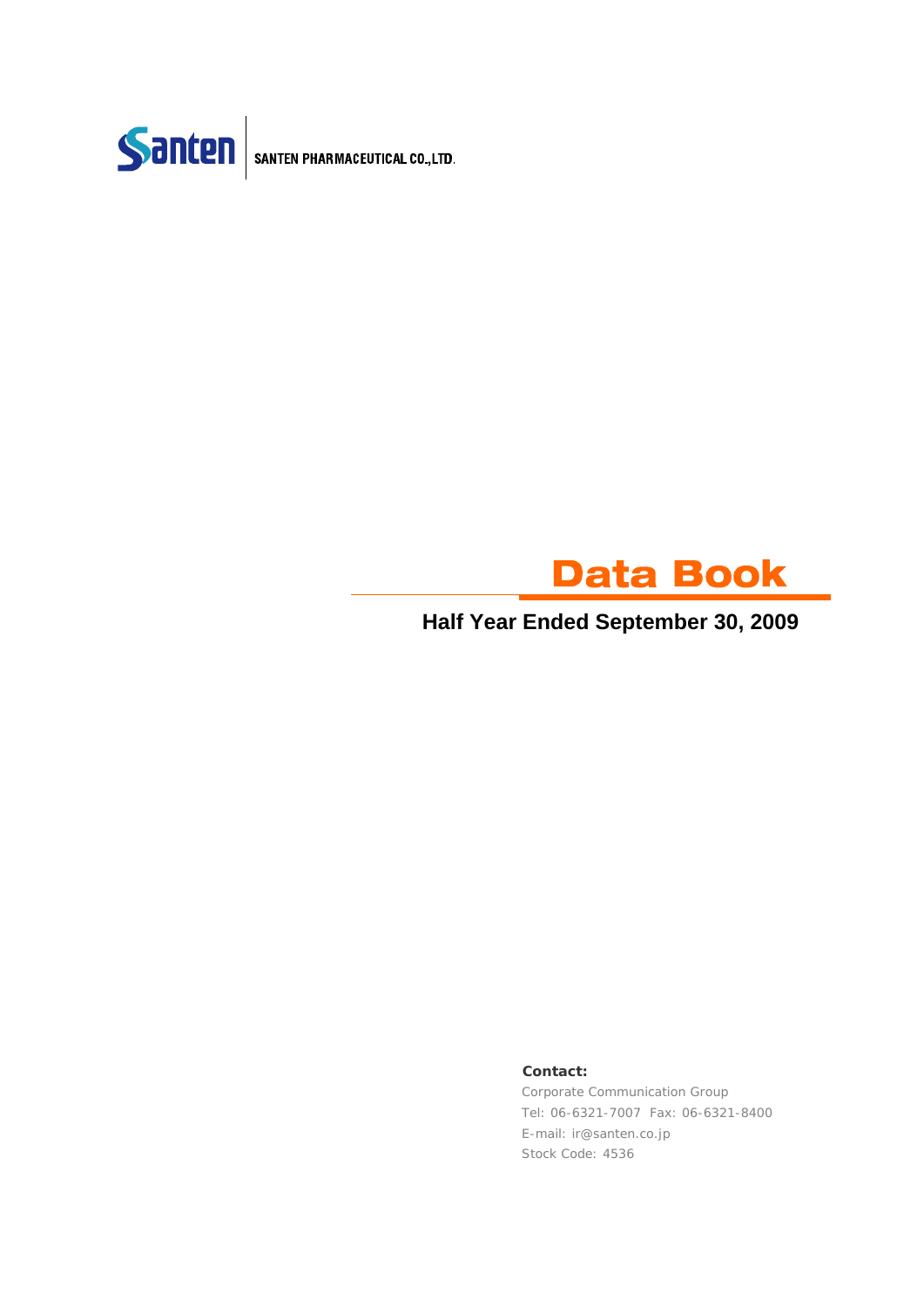## Contents



| <b>Financial highlights</b>     |                                              |                                                              | $\overline{2}$ |
|---------------------------------|----------------------------------------------|--------------------------------------------------------------|----------------|
|                                 |                                              | Consolidated financial summary                               | 2              |
|                                 |                                              | Consolidated balance sheets summary                          | $\overline{c}$ |
|                                 |                                              | Consolidated financial indexes                               | 2              |
|                                 |                                              | Consolidated other figures                                   | 2              |
| <b>Consolidated information</b> |                                              |                                                              | 4              |
|                                 | Consolidated income statements               |                                                              | $\overline{4}$ |
|                                 | Income statements details                    |                                                              | 5              |
|                                 |                                              | Major Selling, general and administrative expenses           | 5              |
|                                 |                                              | Major Non-operating income and expenses                      | 5              |
|                                 |                                              | Major Extraordinary gain and loss                            | 5              |
|                                 | Sales details                                |                                                              | 6              |
|                                 |                                              | Sales of major prescription pharmaceuticals                  | 6              |
|                                 | Sales by division                            |                                                              | 8              |
|                                 | Breakdown by geographic segment              |                                                              | 9              |
|                                 |                                              | Breakdown by geographic segment                              | 9              |
|                                 | Overseas sales                               |                                                              | 9              |
|                                 | Consolidated balance sheets                  |                                                              | 10             |
|                                 | <b>Assets</b>                                |                                                              | 10             |
|                                 |                                              | Liabilities and net assets                                   | 11             |
|                                 | Consolidated statements of cash flows        |                                                              | 12             |
|                                 | Capital expenditures and number of employees |                                                              | 13             |
|                                 | Capital expenditures                         |                                                              | 13             |
|                                 |                                              | Depreciation and amortization                                | 13             |
|                                 | Lease expenses                               |                                                              | 13             |
|                                 | Number of employees                          |                                                              | 13             |
| <b>Reference information</b>    |                                              |                                                              | 14             |
|                                 | Research & development                       |                                                              | 14             |
|                                 |                                              | Pipeline of prescription pharmaceuticals (Clinical studies)  | 14             |
|                                 | License out                                  |                                                              | 15             |
|                                 |                                              | Changes from August 4, 2009                                  | 15             |
|                                 | Pharmaceutical market in Japan               |                                                              | 16             |
|                                 |                                              | Revision of National Health Insurance (NHI) drug prices      | 16             |
|                                 |                                              | Major healthcare reforms and related information             | 16             |
|                                 | Market shares                                |                                                              | 17             |
|                                 |                                              | Market shares by therapeutic area - prescription ophthalmics | 17             |
|                                 | Stock information                            |                                                              | 18             |
|                                 | Stock price                                  |                                                              | 18             |
|                                 | Major shareholders                           |                                                              | 18             |
|                                 | Stock option                                 |                                                              | 18             |
|                                 |                                              | Purchase of Treasury stock                                   | 18             |
|                                 |                                              | Breakdown of shareholding by number of shares                | 19             |
|                                 |                                              | Breakdown of shareholding by number of shareholders          | 19             |
|                                 | Consolidated subsidiaries                    |                                                              | 20             |
|                                 | News releases                                |                                                              | 21             |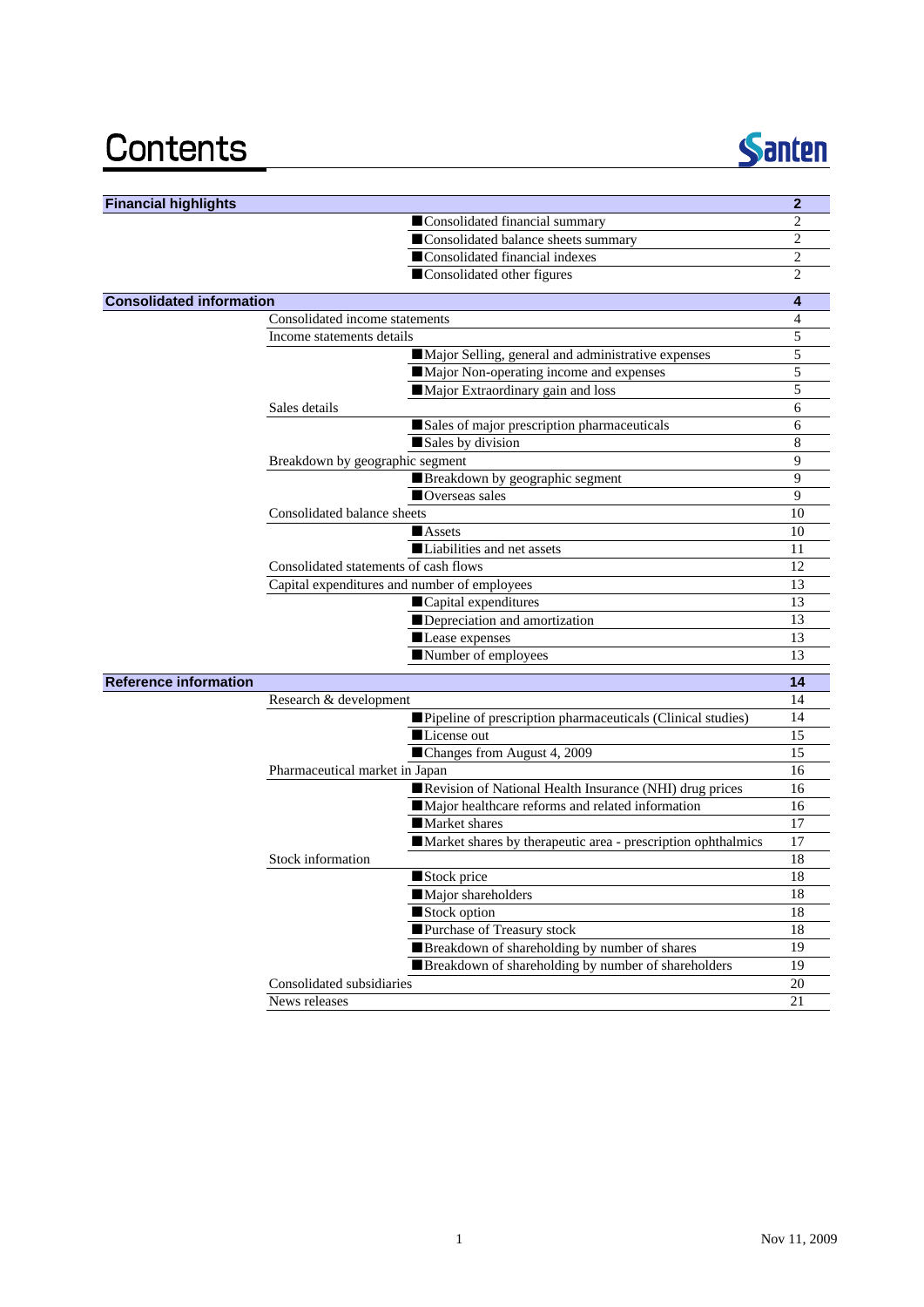## **Financial highlights**

#### ■Consolidated financial summary (Millions of yen)

| $\blacksquare$ Consondated Thiancial Summary<br>(MIIIIONS OL VEN <i>)</i> |        |         |        |         |        |          |                           |          |
|---------------------------------------------------------------------------|--------|---------|--------|---------|--------|----------|---------------------------|----------|
| <b>Half</b> year/year to                                                  | 9/2007 | 3/2008  | 9/2008 | 3/2009  | 9/2009 | % Change | 3/2010<br><b>Forecast</b> | % Change |
| Net sales                                                                 | 51,942 | 103.394 | 52,217 | 101,618 | 59,123 | 13.2     | 113,500                   | 11.7     |
| Operating income                                                          | 10.668 | 20,370  | 5.636  | 15.494  | 19,036 | 237.8    | 29,000                    | 87.2     |
| Ordinary income                                                           | 10.971 | 20,702  | 6.014  | 15,935  | 18.875 | 213.8    | 29,000                    | 82.0     |
| Net income                                                                | 6.918  | 12,650  | 3.724  | 10,123  | 11,670 | 213.4    | 18,000                    | 77.8     |
| Dividends per share (yen)                                                 | 40     | 80      | 40     | 80      | 40     |          | 80                        |          |
| $DOE(\% )$                                                                | 5.3    | 5.4     | 5.3    | 5.4     | 5.0    |          |                           |          |

| ■ Consolidated balance sheets summary | (Millions of yen) |         |         |                 |         |                   |
|---------------------------------------|-------------------|---------|---------|-----------------|---------|-------------------|
| <b>Half</b> year/year to              | 9/2007            | 3/2008  | 9/2008  | 3/2009          |         | $9/2009$ % Change |
| Total assets                          | 160.797           | 156.547 |         | 154.396 151.012 | 164.520 | 6.6               |
| Net assets                            | 131.827           | 127.118 | 127.583 | 125.368         | 135,393 | 6.1               |
| Interest-bearing debts                | 5.362             | 5.278   | 194     | 655             | 841     | 333.8             |

### ■ Consolidated financial indexes

| <b>Half</b> year/year to            | 9/2007   | 3/2008  | 9/2008   | 3/2009   | 9/2009   | % Change | 3/2010<br><b>Forecast</b> | % Change |
|-------------------------------------|----------|---------|----------|----------|----------|----------|---------------------------|----------|
| $EPS$ (yen)                         | 79.72    | 146.15  | 43.81    | 119.08   | 137.23   | 213.2    | 211.61                    | 77.7     |
| BPS(yen)                            | 1,517.43 | .494.48 | 1,498.47 | 1,472.32 | 1,588.68 | 6.0      |                           |          |
| Debt equity ratio (times)           | 0.04     | 0.04    | 0.00     | 0.01     | 0.01     |          |                           |          |
| PER (times)                         | 18.2     | 15.9    | 30.5     | 23.0     | 12.0     |          |                           |          |
| PBR (times)                         | 1.89     | 1.56    | 1.78     | 1.86     | 2.08     |          |                           |          |
| $ROE$ $(\%)$                        | 10.6     | 9.9     | 5.9      | 8.0      | 17.9     |          |                           |          |
| $ROA$ $%$                           | 8.7      | 8.0     | 4.8      | 6.6      | 14.8     |          |                           |          |
| * Free cash flows (millions of yen) | 5,152    | 12,316  | 4,078    | 8,896    | 15,472   | 279.3    |                           |          |
| * EBITDA (millions of yen)          | 13,233   | 25,172  | 8,288    | 20,098   | 20,402   | 146.2    |                           |          |

\*Free cash flows = (Cash flows from operating activities) - (Capital expenditures)

Not adjusting increase/decrease in trade receivables for fiscal years ending on holidays.

\*EBITDA = (Income before income taxes) + (Interest expense) + (Depreciation and amortization

#### ■ Consolidated other figures

| <b>Half</b> year/year to               | 9/2007 | 3/2008 | 9/2008 | 3/2009 | 9/2009 | % Change | 3/2010<br><b>Forecast</b> | % Change |
|----------------------------------------|--------|--------|--------|--------|--------|----------|---------------------------|----------|
| R&D expenses (millions of yen)         | 6.355  | 12.941 | 11.832 | 18.457 | 6.922  | $-41.5$  | 15,300                    | $-17.1$  |
| Capital expenditures (millions of yen) | 1.764  | 2.758  | 1.005  | 2.744  | 376    | $-62.6$  | 1.830                     | $-33.3$  |
| Depreciation and amortization          |        |        |        |        |        |          |                           |          |
| (millions of yen)                      | 1.631  | 3,353  | 1.645  | 3.391  | 1.586  | $-3.6$   | 3.410                     | 0.6      |
| Number of employees                    | 2.508  | 2.483  | 2.552  | 2.690  | 2.727  |          |                           |          |

\*Forecasts in this report are based on the currently available information. Actual results may differ materially depending on a number of factors including adverse economic conditions etc.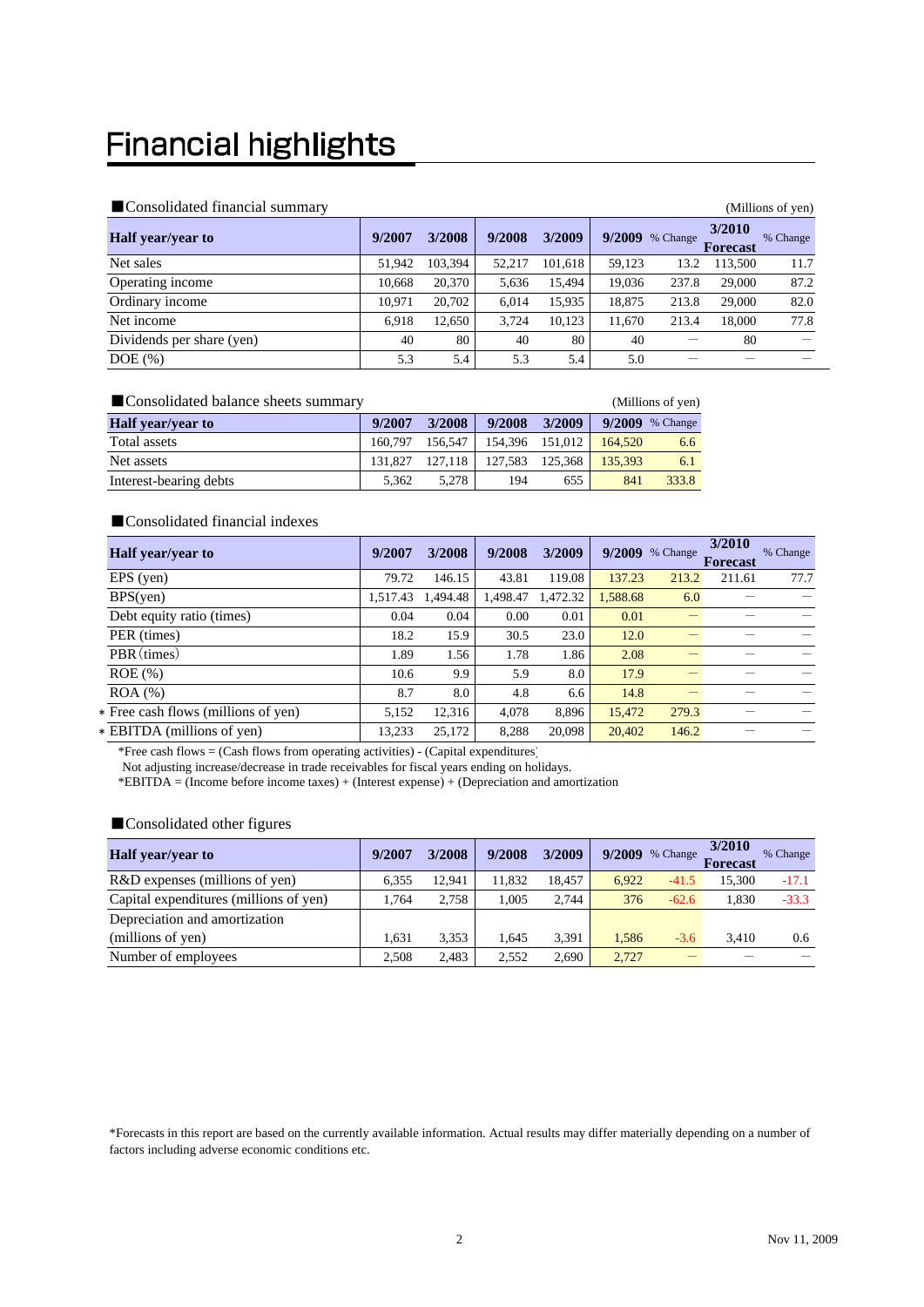

### ■Consolidated Financial summary (Graph)















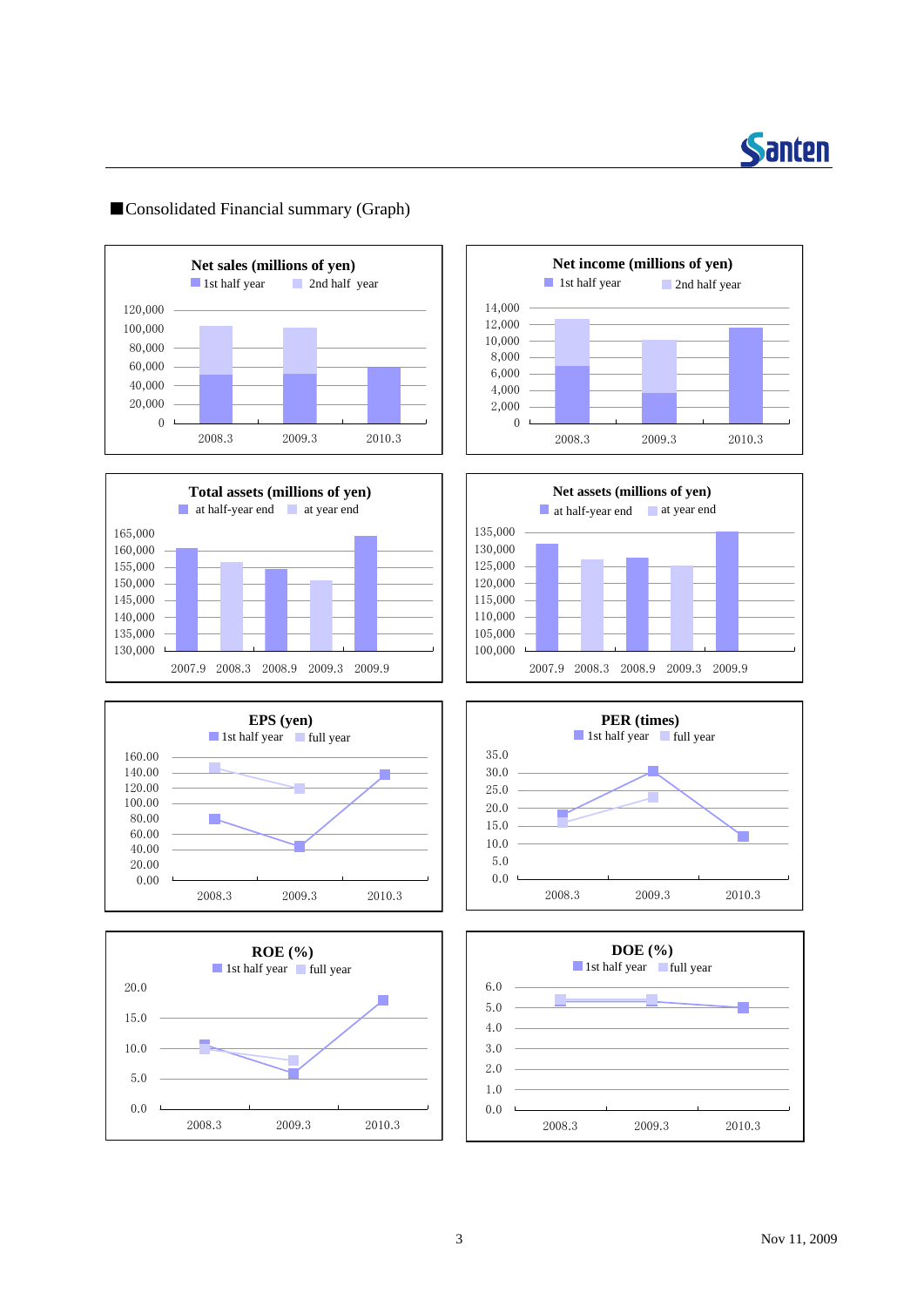# **Consolidated Information**

|                                              |          |         |          |          |        | (Millions of yen)                           |
|----------------------------------------------|----------|---------|----------|----------|--------|---------------------------------------------|
| Half year/year to                            | 9/2007   | 3/2008  | 9/2008   | 3/2009   | 9/2009 | Change over<br>previous half<br>year $(\%)$ |
| <b>Net sales</b>                             | 51,942   | 103,394 | 52,217   | 101,618  | 59,123 | 13.2                                        |
| Cost of sales                                | 18,310   | 36,513  | 18,423   | 35,947   | 17,768 | $-3.6$                                      |
| (Percentage of net sales)                    | 35.2%    | 35.3%   | 35.3%    | 35.4%    | 30.1%  |                                             |
| <b>Gross profit</b>                          | 33,632   | 66,880  | 33,793   | 65,671   | 41,355 | 22.4                                        |
| (Percentage of net sales)                    | 64.8%    | 64.7%   | 64.7%    | 64.6%    | 69.9%  |                                             |
| Selling, general and administrative expenses | 22,963   | 46,510  | 28,157   | 50,177   | 22,318 | $-20.7$                                     |
| (Percentage of net sales)                    | 44.3%    | 45.0%   | 53.9%    | 49.4%    | 37.7%  |                                             |
| R&D expenses                                 | 6,355    | 12,941  | 11,832   | 18,457   | 6,922  | $-41.5$                                     |
| (Percentage of net sales)                    | 12.2%    | 12.5%   | 22.7%    | 18.2%    | 11.7%  |                                             |
| <b>Operating income</b>                      | 10,668   | 20,370  | 5,636    | 15,494   | 19,036 | 237.8                                       |
| (Percentage of net sales)                    | 20.5%    | 19.7%   | 10.8%    | 15.2%    | 32.2%  |                                             |
| Non-operating income                         | 590      | 1,356   | 782      | 1,430    | 447    | $-42.8$                                     |
| Non-operating expenses                       | 287      | 1,024   | 403      | 989      | 609    | 51.0                                        |
| <b>Ordinary income</b>                       | 10,971   | 20,702  | 6,014    | 15,935   | 18,875 | 213.8                                       |
| (Percentage of net sales)                    | 21.1%    | 20.0%   | 11.5%    | 15.7%    | 31.9%  |                                             |
| Extraordinary gain                           | $\Omega$ | 237     | 18       | 18       |        |                                             |
| Extraordinary loss                           | 50       | 457     | 39       | 129      | 206    | 429.4                                       |
| Income before income taxes                   | 10,921   | 20,482  | 5,994    | 15,823   | 18,668 | 211.4                                       |
| (Percentage of net sales)                    | 21.0%    | 19.8%   | 11.5%    | 15.6%    | 31.6%  |                                             |
| Income taxes - current                       | 4,114    | 8,145   | 4,379    | 8,269    | 7,337  | 67.5                                        |
| Income taxes - deferred                      | $-111$   | $-313$  | $-2,109$ | $-2,568$ | $-340$ | $-83.9$                                     |
| <b>Net income</b>                            | 6,918    | 12,650  | 3,724    | 10,123   | 11,670 | 213.4                                       |
| (Percentage of net sales)                    | 13.3%    | 12.2%   | 7.1%     | 10.0%    | 19.7%  |                                             |

【Exchange rates】

|                          |        |        |        |        | (Yen)  |
|--------------------------|--------|--------|--------|--------|--------|
| <b>Half</b> year/year to | 9/2007 | 3/2008 | 9/2008 | 3/2009 | 9/2009 |
| Exchange rate: US dollar | 119.35 | 114.29 | 105.75 | 100.81 | 95.48  |
| Euro                     | 161.78 | 161.98 | 163.13 | 146.71 | 132.18 |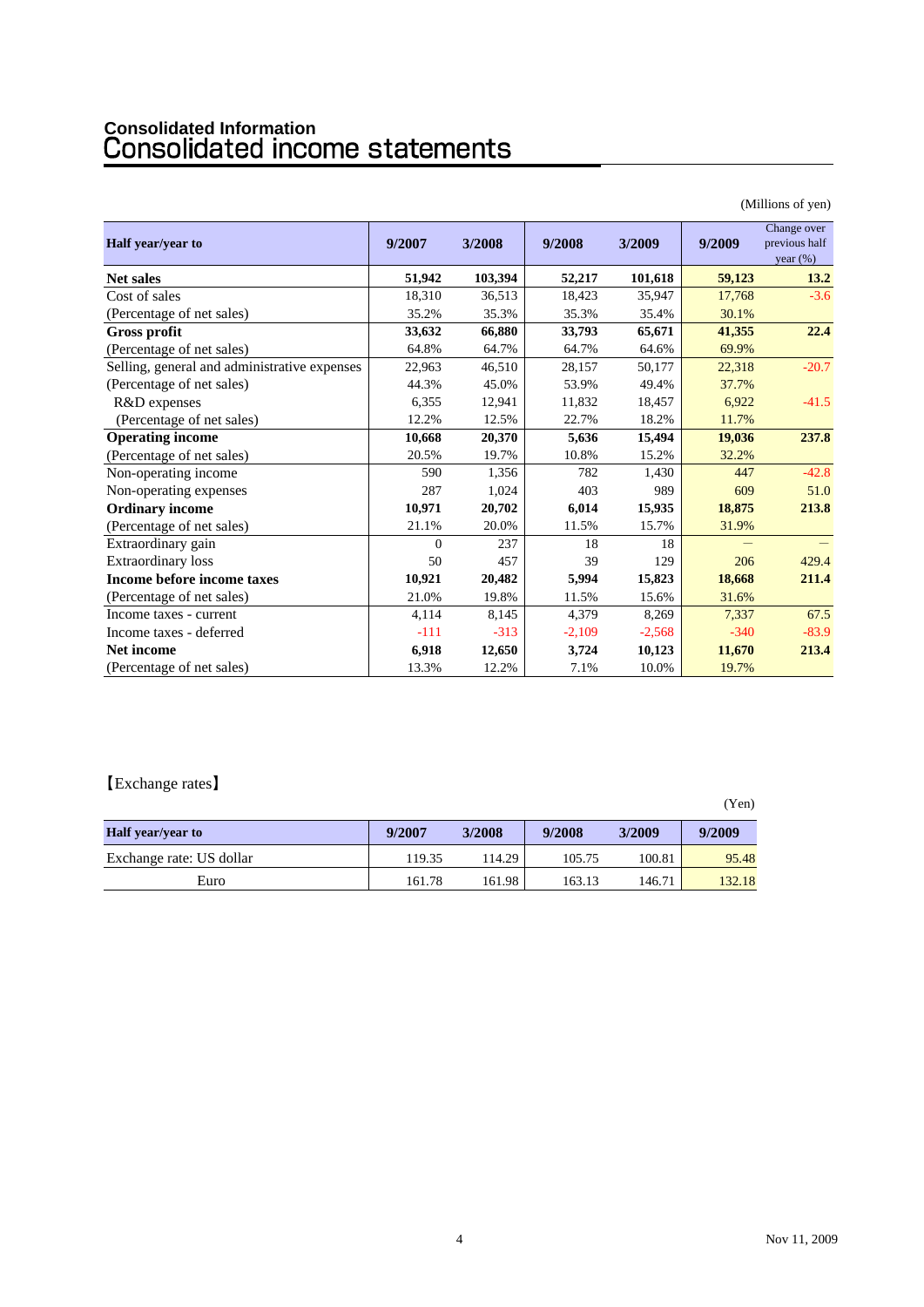

### ■Major Selling, general and administrative expenses (Millions of yen)

| <b>Half</b> year/year to | 9/2007 | 3/2008 | 9/2008 | 3/2009 | 9/2009 | Change over<br>previous half<br>year $(\%)$ |
|--------------------------|--------|--------|--------|--------|--------|---------------------------------------------|
| Personnel expenses       | 6,591  | 13.220 | 6,694  | 13.089 | 6.564  | $-1.9$                                      |
| Sales promotion expenses | 1.993  | 4.184  | 2,100  | 4,084  | 1,860  | $-11.4$                                     |
| Royalty expenses         | 1.147  | 2,211  | 986    | 2,116  | 1.261  | 27.8                                        |
| Advertising expenses     | 1.249  | 2.671  | 991    | 1.878  | 1,003  | 1.2                                         |
| R&D expenses             | 6,355  | 12.941 | 11,832 | 18,457 | 6,922  | $-41.5$                                     |

### ■Major Non-operating income and expenses (Millions of yen)

| <b>Half</b> year/year to       | 9/2007 | 3/2008 | 9/2008 | 3/2009 | 9/2009 | Change over<br>previous half<br>year(%) |
|--------------------------------|--------|--------|--------|--------|--------|-----------------------------------------|
| Interest and dividend income   | 267    | 606    | 289    | 548    | 176    | $-39.1$                                 |
| Interest expense               | 44     | 96     | 45     | 65     | 22     | $-50.6$                                 |
| Equity in losses of affiliates |        |        | 282    | 679    | 250    | $-11.5$                                 |

■Major Extraordinary gain and loss (Millions of yen)

| <b>Half</b> year/year to              | 9/2007 | 3/2008 | 9/2008 | 3/2009 | 9/2009 |
|---------------------------------------|--------|--------|--------|--------|--------|
| Gain on sale of fixed assets          |        |        |        |        |        |
| Loss on disposal of fixed assets      | 50     | 66     | 23     | 73     | -9     |
| Loss on sale of investment securities |        |        |        | 37     | 197    |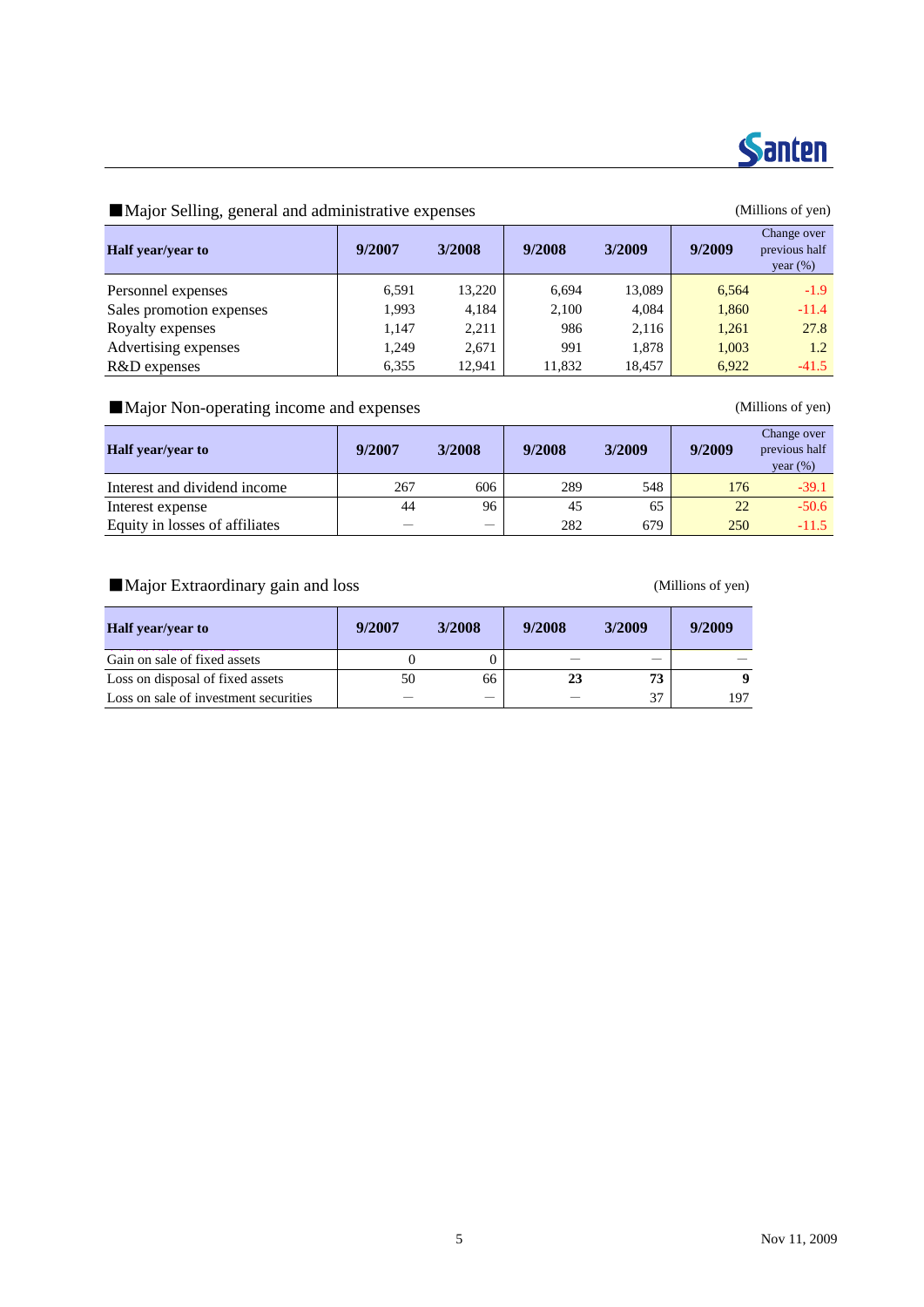### Sales details

### ■Sales of major prescription pharmaceuticals

| <b>Therapeutic category</b>        | <b>Generic name/formulation</b>                           | <b>Brand name</b>    | <b>Region</b> | Launched  |
|------------------------------------|-----------------------------------------------------------|----------------------|---------------|-----------|
| Bacterial conjunctivitis           | levofloxacin/ophthalmic solution                          | Cravit               | Japan         | Apr- $00$ |
|                                    | ofloxacin/ophthalmic solution                             | <b>Tarivid</b>       | Japan         | $Sep-87$  |
|                                    | tafluprost/opthalmic solution                             | <b>Tapros</b>        | Japan         | $Dec-08$  |
|                                    | timolol maleate/ophthalmic solution                       | <b>Timoptol</b>      | Japan         | $Sep-81$  |
| Glaucoma                           | timotol maleate/<br>long-acting ophthalmic solution       | <b>Timoptol XE</b>   | Japan         | Nov-99    |
|                                    | bunazosin hydrochloride/opthalmic solution                | <b>Detantol</b>      | Japan         | $Sep-01$  |
|                                    | isopropyl unoprostone/opthalmic solution                  | Rescula $\mathbb{X}$ | Japan         | $Oct-94$  |
| Allergy                            | levocabastine hydrochloride/<br>ophthalmic solution       | <b>Livostin</b>      | Japan         | $Jan-01$  |
| Corneal disease                    | sodium hyaluronate/ophthalmic solution                    | <b>Hyalein</b>       | Japan         | $Jun-95$  |
| Inflammation                       | fluorometholone/ophthalmic solution                       | <b>Flumetholon</b>   | Japan         | $Oct-75$  |
| Early-stage senile cataract        | pirenoxine/ophthalmic solution                            | <b>Kary Uni</b>      | Japan         | Jul-92    |
| Adjuvant for ophthalmic operations | sodium hyaluronate/<br>adjuvant for ophthalmic operations | <b>Opegan Hi</b>     | Japan         | Jan- $95$ |
| Perfusate/lotion                   | oxiglutatione/ophthalmic perfusate and lotion             | <b>BSS PLUS</b>      | Japan         | $Jan-92$  |
| Rheumatoid arthritis               | bucillamine/tablet                                        | <b>Rimatil</b>       | Japan         | $Sep-87$  |
|                                    | salazosulfapyridine/enteric coated tablet                 | <b>Azulfidine EN</b> | Japan         | Dec-95    |

※Rescula: This product, which was launched in October 1994, has been sold by Santen Pharmaceutical Co., Ltd since October 2004.

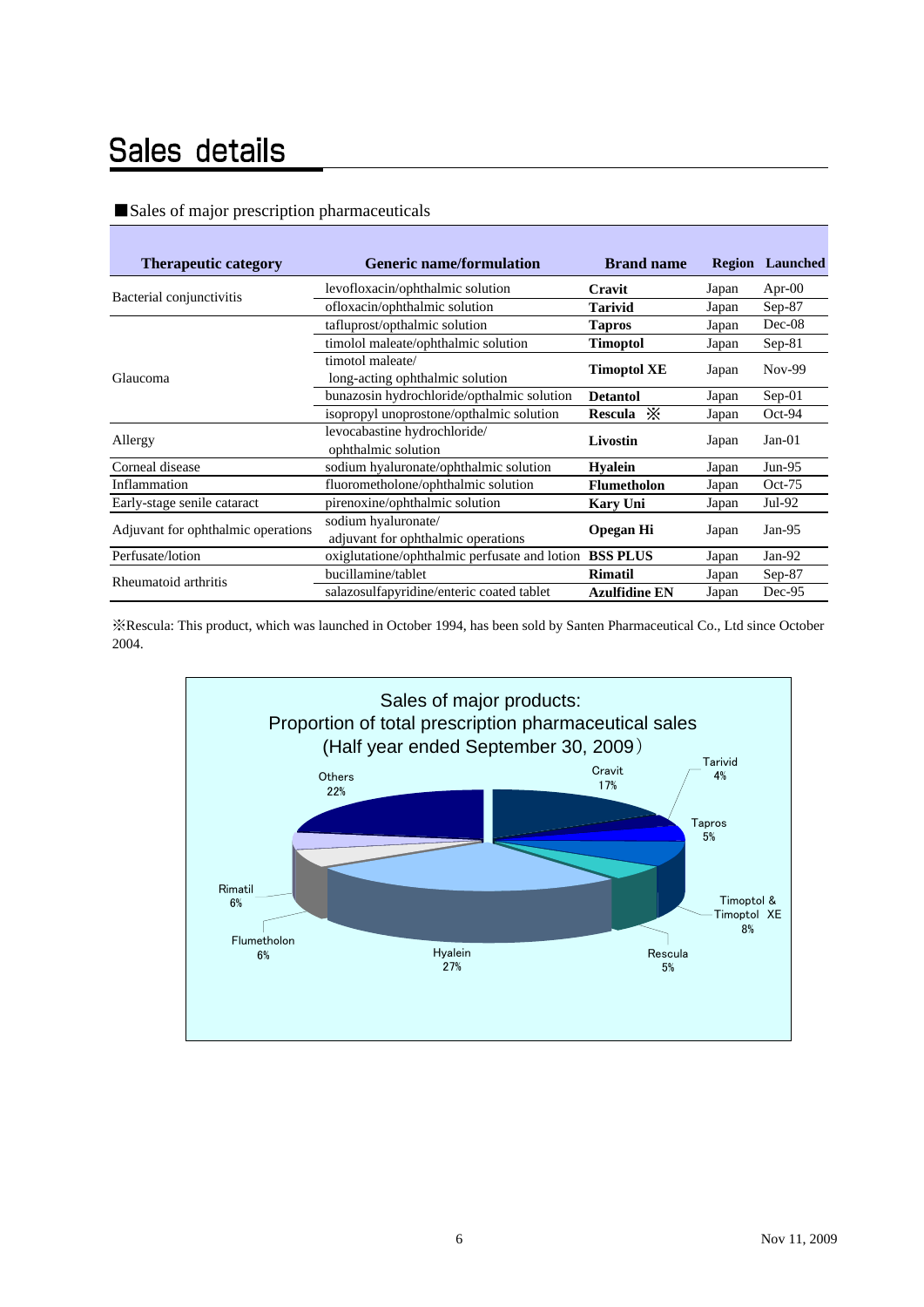

|        |                   |        |        |        |          |                           |          | (Millions of yen)    |
|--------|-------------------|--------|--------|--------|----------|---------------------------|----------|----------------------|
|        | <b>Brand name</b> |        |        |        |          |                           |          |                      |
| 9/2007 | 3/2008            | 9/2008 | 3/2009 | 9/2009 | % Change | 3/2010<br><b>Forecast</b> | % Change |                      |
| 6,868  | 12,864            | 7,008  | 12,443 | 6,639  | $-5.3$   | 12,802                    | 2.9      | Cravit               |
| 1,828  | 3,139             | 1,451  | 2,488  | 1,441  | $-0.7$   | 2,510                     | 0.9      | <b>Tarivid</b>       |
|        |                   |        | 1,058  | 1,984  |          | 4,818                     | 355.2    | <b>Tapros</b>        |
| 1,877  | 3,574             | 1,741  | 3,213  | 1,513  | $-13.1$  | 3,143                     | $-2.2$   | <b>Timoptol</b>      |
| 1,747  | 3,432             | 1,822  | 3,477  | 1,788  | $-1.9$   | 3,560                     | 2.4      | <b>Timoptol XE</b>   |
| 1,194  | 2,337             | 1,182  | 2,283  | 1,127  | $-4.6$   | 2,112                     | $-7.5$   | <b>Detantol</b>      |
| 2,529  | 4,880             | 2,308  | 4,386  | 1,981  | $-14.2$  | 3,455                     | $-21.2$  | <b>Rescula</b>       |
| 1,472  | 4,341             | 1,390  | 4,302  | 1,272  | $-8.5$   | 3,809                     | $-11.5$  | Livostin             |
| 9,640  | 19,521            | 10,539 | 20,030 | 10,978 | 4.2      | 21,399                    | 6.8      | <b>Hyalein</b>       |
| 2,390  | 4,821             | 2,303  | 4,671  | 2,307  | 0.2      | 4,757                     | 1.9      | Flumetholon          |
| 1,878  | 3,652             | 1,852  | 3,572  | 1,933  | 4.4      | 3,855                     | 7.9      | <b>Kary Uni</b>      |
| 1,632  | 3,204             | 1,634  | 3,236  | 1,767  | 8.1      | 3,416                     | 5.5      | <b>Opegan Hi</b>     |
| 649    | 1,267             | 638    | 1,241  | 637    | $-0.2$   | 1,276                     | 2.8      | <b>BSS PLUS</b>      |
| 2,460  | 4,767             | 2,339  | 4,539  | 2,281  | $-2.5$   | 4,333                     | $-4.5$   | <b>Rimatil</b>       |
| 2,087  | 4,121             | 2,150  | 4,187  | 2,182  | 1.5      | 4,369                     | 4.3      | <b>Azulfidine EN</b> |



\*Forecasts in this report are based on the currently available information. Actual results may differ materially depending on a number of factors including adverse economic conditions etc.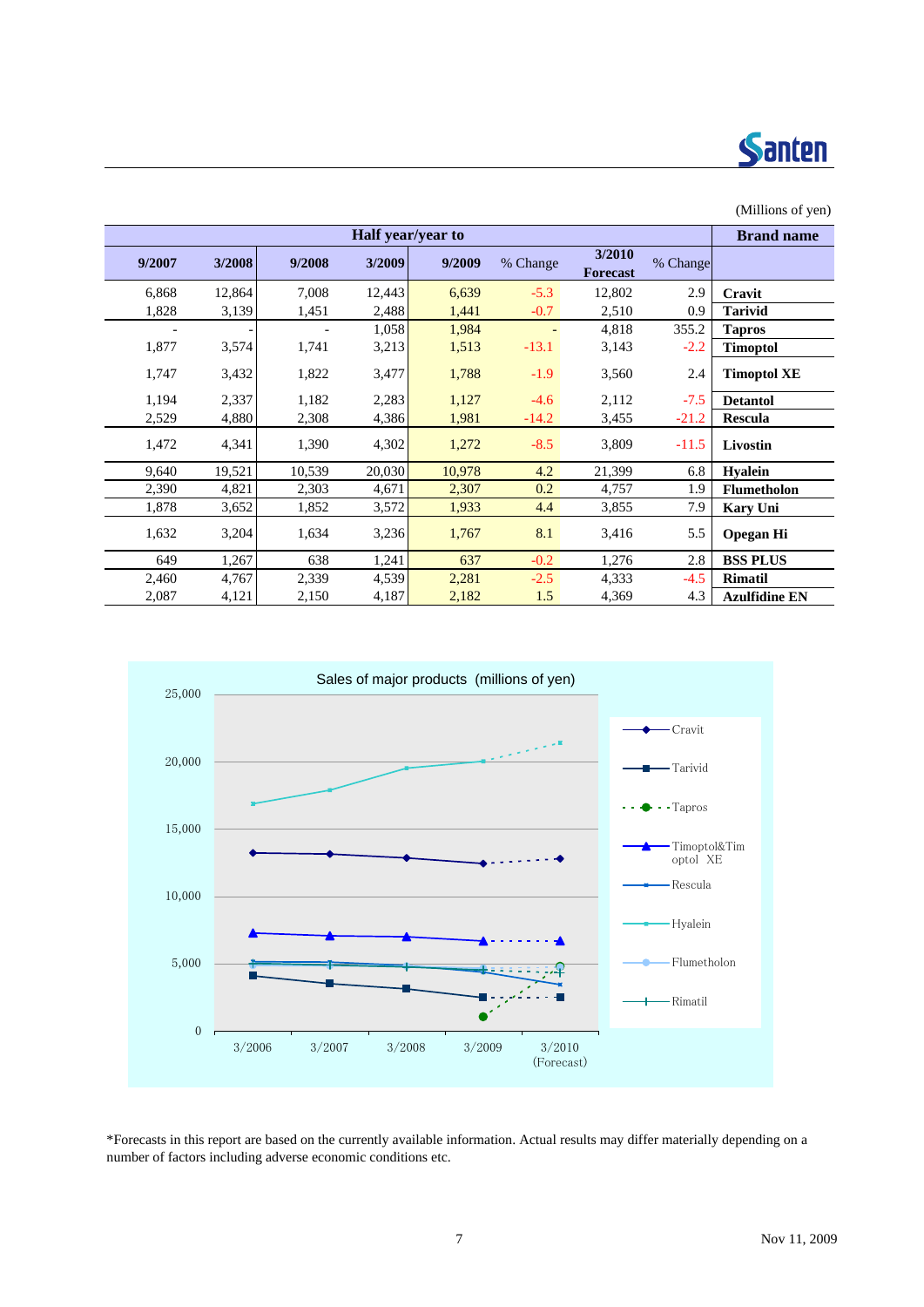### Sales details

### ■Sales by division (Millions of yen) and the sales by division (Millions of yen)

| 9/2007 | 3/2008  | 9/2008 | 3/2009  |        | % Change | 3/2010<br><b>Forecast</b> |
|--------|---------|--------|---------|--------|----------|---------------------------|
| 47,886 | 95,322  | 48,606 | 94,538  | 49,730 | 2.3      | 99,726                    |
| 42,870 | 85,426  | 43,469 | 84,488  | 44,470 | 2.3      | 89,472                    |
| 4,883  | 9,626   | 4,986  | 9,741   | 5,097  | 2.2      | 9,963                     |
| 132    | 269     | 151    | 308     | 162    | 7.8      | 290                       |
| 2,804  | 5,451   | 2,722  | 5,225   | 2,792  | 2.6      | 5,591                     |
| 232    | 414     | 227    | 622     | 436    | 92.0     | 1.342                     |
| 1,018  | 2.205   | 660    | 1,232   | 6,163  | 832.9    | 6,840                     |
| 51,942 | 103,394 | 52,217 | 101,618 | 59,123 | 13.2     | 113,500                   |
|        |         |        |         |        |          | 9/2009                    |

[Domestic] (Millions of yen)

| <b>Half</b> year/year to           | 9/2007 | 3/2008 | 9/2008 | 3/2009 |        | 9/2009 % Change | 3/2010<br><b>Forecast</b> |
|------------------------------------|--------|--------|--------|--------|--------|-----------------|---------------------------|
| Prescription pharmaceuticals       | 41,076 | 82,088 | 41,711 | 82,270 | 42,488 | 1.9             | 85,384                    |
| Ophthalmic                         | 36,133 | 72,319 | 36,615 | 72,357 | 37,294 | 1.9             | 75.243                    |
| Anti-rheumatic drugs               | 4,819  | 9,519  | 4.964  | 9,634  | 5,038  | 1.5             | 9,862                     |
| Other prescription pharmaceuticals | 123    | 248    | 131    | 278    | 154    | 17.6            | 278                       |
| OTC pharmaceuticals                | 2,793  | 5,430  | 2,716  | 5,218  | 2,776  | 2.2             | 5,567                     |
| Medical devices                    | 218    | 401    | 227    | 622    | 436    | 92.0            | 1,342                     |
| Others                             | 295    | 646    | 242    | 508    | 278    | 14.9            | 559                       |
| Total domestic sales               | 44,384 | 88,566 | 44,898 | 88,620 | 45,980 | 2.4             | 92,853                    |
| (Percentage of total net sales)    | 85.4%  | 85.7%  | 86.0%  | 87.2%  | 77.8%  |                 | 81.8%                     |

| [Overseas]<br>(Millions of yen)    |        |        |        |        |        |          |                           |  |  |  |
|------------------------------------|--------|--------|--------|--------|--------|----------|---------------------------|--|--|--|
| <b>Half</b> year/year to           | 9/2007 | 3/2008 | 9/2008 | 3/2009 | 9/2009 | % Change | 3/2010<br><b>Forecast</b> |  |  |  |
| Prescription pharmaceuticals       | 6.810  | 13.234 | 6.895  | 12.268 | 7.242  | 5.0      | 14.341                    |  |  |  |
| Ophthalmic                         | 6.737  | 13.106 | 6.854  | 12.131 | 7,175  | 4.7      | 14.228                    |  |  |  |
| Anti-rheumatic drugs               | 64     | 107    | 21     | 106    | 58     | 173.4    | 100                       |  |  |  |
| Other prescription pharmaceuticals | 8      | 20     | 19     | 30     | 8      | $-57.7$  | 12                        |  |  |  |
| OTC pharmaceuticals                | 10     | 20     | 5      | 6      | 16     | 205.2    | 23                        |  |  |  |
| Medical devices                    | 13     | 13     |        |        |        |          |                           |  |  |  |
| Others                             | 723    | 1.559  | 417    | 723    | 5,884  |          | 6,281                     |  |  |  |
| Total overseas sales               | 7,558  | 14,827 | 7,318  | 12.998 | 13.142 | 79.6     | 20.646                    |  |  |  |
| (Percentage of total net sales)    | 14.6%  | 14.3%  | 14.0%  | 12.8%  | 22.2%  |          | 18.2%                     |  |  |  |

\*Forecasts in this report are based on the currently available information. Actual results may differ materially depending on a number of factors including adverse economic conditions etc.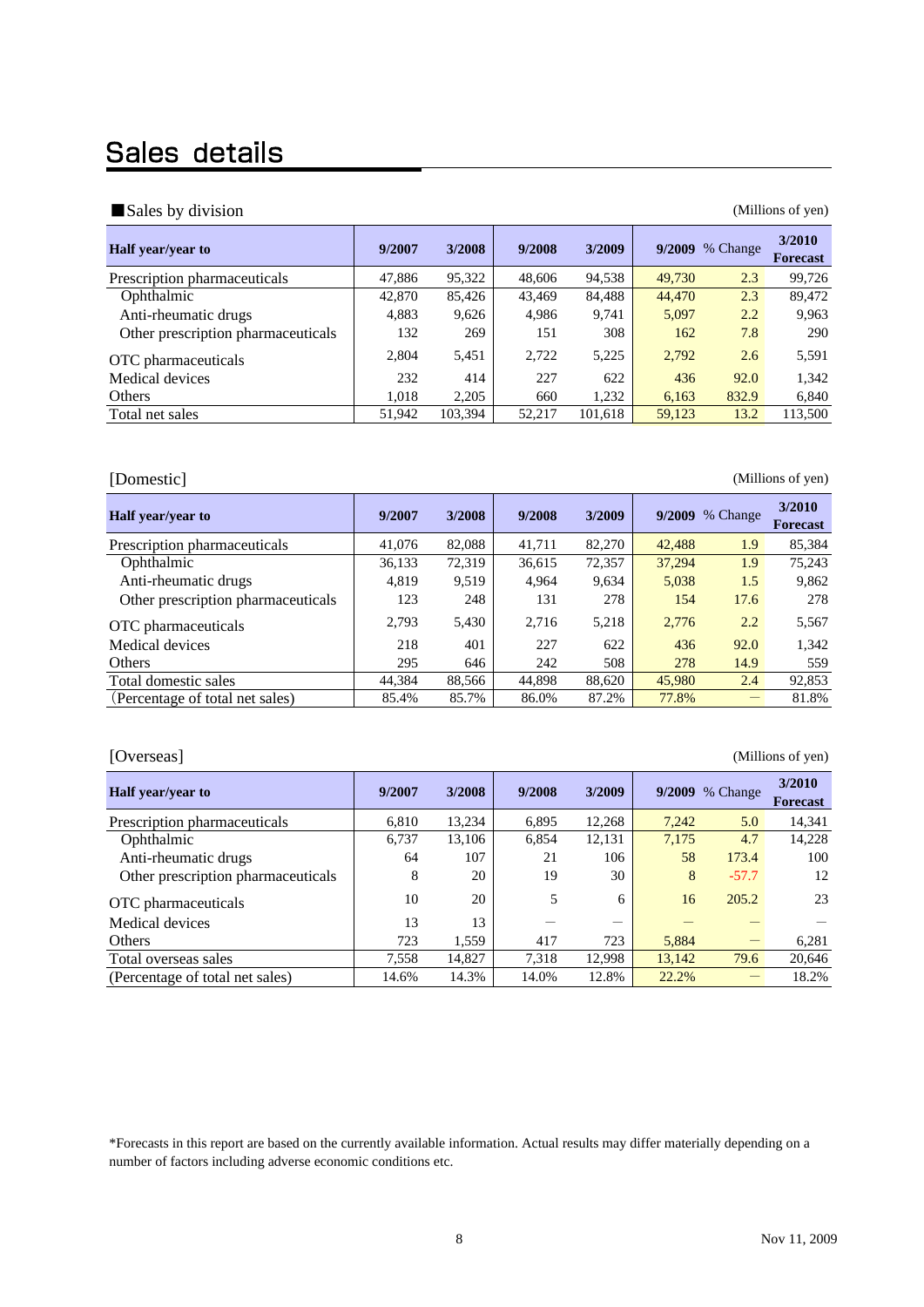### Breakdown by geographic segment



|                         | <b>Half</b> year/year to      | 9/2007      |       | 3/2008        |      | 9/2008      |       | 3/2009      |       | 9/2009      |       |
|-------------------------|-------------------------------|-------------|-------|---------------|------|-------------|-------|-------------|-------|-------------|-------|
|                         |                               | Million yen | %     | Million yen   | $\%$ | Million yen | %     | Million yen | $\%$  | Million yen | %     |
| segment                 | Japan                         | 46,467      | 89.5  | 92,098        | 89.1 | 46,705      | 89.5  | 91,405      | 90.0  | 52,853      | 89.4  |
| Net sales by            | Europe                        | 5,101       | 9.8   | 10,617        | 10.3 | 5,081       | 9.7   | 9,452       | 9.3   | 4,657       | 7.9   |
| geographic              | Others                        | 373         | 0.7   | 678           | 0.6  | 430         | 0.8   | 761         | 0.7   | 1,612       | 2.7   |
|                         | Total                         | 51.942      | 100.0 | 103,394 100.0 |      | 52,217      | 100.0 | 101,618     | 100.0 | 59,123      | 100.0 |
|                         | Japan                         | 11,622      |       | 22,633        |      | 6,896       |       | 18,284      |       | 19.448      |       |
| segment                 | Europe                        | 458         |       | 554           |      | 112         |       | 178         |       | 389         |       |
| income by               | Others                        | $-361$      |       | $-819$        |      | $-101$      |       | $-661$      |       | 195         |       |
|                         | Total                         | 11,719      |       | 22,368        |      | 6,906       |       | 17,801      |       | 20,033      |       |
| geographic<br>Operating | Corporate and<br>eliminations | $-1.050$    |       | $-1,997$      |      | $-1,270$    |       | $-2,306$    |       | $-996$      |       |
|                         | Consolidated total            | 10,668      |       | 20,370        |      | 5,636       |       | 15,494      |       | 19,036      |       |

### ■Breakdown by geographic segment

Europe: Finland, Germany and Sweden

Others: U.S., China, Korea and Taiwan

**Note:** Sales of prescription ophthalmics in the U.S. are included in sales in Europe.

### ■Overseas sales

| <b>Half</b> year/year to | 9/2007      |       | 3/2008      |       | 9/2008      |       | 3/2009      |               | 9/2009             |       |
|--------------------------|-------------|-------|-------------|-------|-------------|-------|-------------|---------------|--------------------|-------|
|                          | Million yen | $\%$  | Million yen | %     | Million yen | %     | Million yen | %             | <b>Million</b> yen | $\%$  |
| Europe                   | 4.229       | 56.0  | 8.532       | 57.5  | 4.547       | 62.1  | 8.310       | 64.0          | 4.083              | 31.1  |
| North America            | 820         | 10.8  | 1.951       | 13.2  | 449         | 6.2   | 938         | 7.2           | 5.996              | 45.6  |
| Asia                     | 2.507       | 33.2  | 4.326       | 29.2  | 2.320       | 31.7  | 3.747       | 28.8          | 3.062              | 23.3  |
| Others                   |             |       | 16          | 0.1   |             | 0.0   |             | $0.0^{\circ}$ |                    | 0.0   |
| Total                    | 7.558       | 100.0 | 14.827      | 100.0 | 7.318       | 100.0 | 12.998      | 100.0         | 13.142             | 100.0 |

Europe: Finland, Russia,Germany, Sweden and Norway

North America: U.S.

Asia: Korea,China,Vietnam and Taiwan

**Note:** Overseas sales represent sales generated in countries or regions other than Japan by Santen Pharmaceutical Co., Ltd. and its subsidiaries.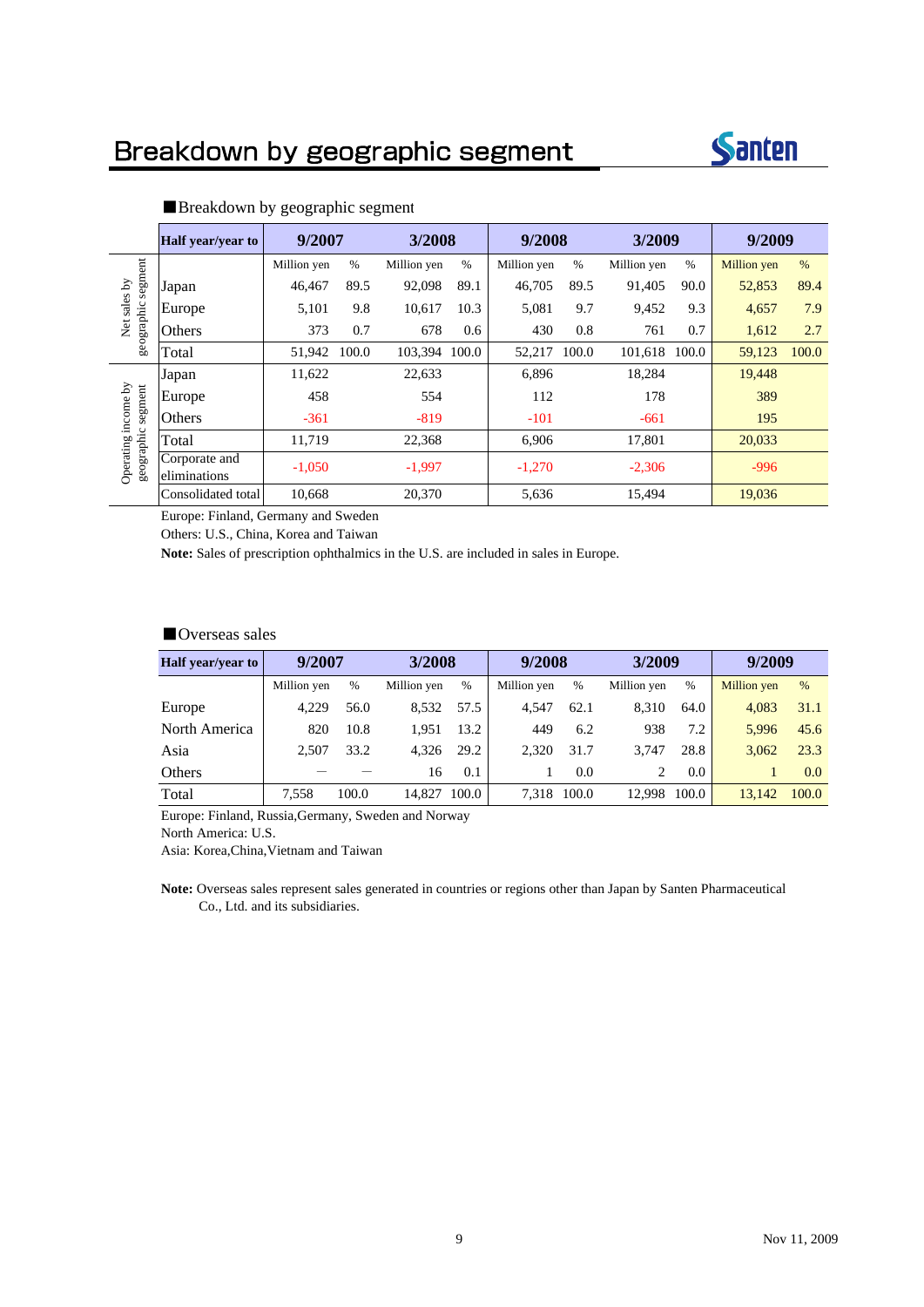### Consolidated balance sheets

### ■Assets

| At half-year/year end                  | 9/2007        |                     | 3/2008        |                       | 9/2008        |                        | 3/2009        |                       | 9/2009      |                              |
|----------------------------------------|---------------|---------------------|---------------|-----------------------|---------------|------------------------|---------------|-----------------------|-------------|------------------------------|
|                                        | Million yen   | Propor-<br>tion (%) | Million yen   | Propor-<br>tion $(%)$ | Million yen   | Propor-<br>tion $(% )$ | Million yen   | Propor-<br>tion $(%)$ | Million yen | Propor-<br>$\frac{1}{2}$ (%) |
| <b>Current assets</b>                  | 103,435       | 64.3                | 102,754       | 65.6                  | 99,085        | 64.2                   | 101,053       | 66.9                  | 114,010     | 69.3                         |
| Cash and deposits                      | 37,158        |                     | 35,483        |                       | 30,970        |                        | 37,117        |                       | 49,351      |                              |
| Notes and accounts<br>receivable-trade | 36,416        |                     | 35,614        |                       | 36,727        |                        | 36.011        |                       | 37,229      |                              |
| Marketable securities                  | 15,410        |                     | 15,868        |                       | 15.389        |                        | 11,396        |                       | 10,498      |                              |
| <b>Inventories</b>                     | 10,021        |                     | 11,332        |                       | 11,131        |                        | 12,235        |                       | 12,411      |                              |
| Deferred tax assets                    | 1,623         |                     | 1,699         |                       | 1,692         |                        | 1,941         |                       | 2,170       |                              |
| Other current assets                   | 2,805         |                     | 2,757         |                       | 3,175         |                        | 2,352         |                       | 2,351       |                              |
| Allowance for doubtful<br>receivables  | $-0$          |                     | $-1$          |                       | $-2$          |                        | $-1$          |                       | $-1$        |                              |
| <b>Fixed assets</b>                    | 57,213        | 35.6                | 53,548        | 34.2                  | 55,311        | 35.8                   | 49,959        | 33.1                  | 50,509      | 30.7                         |
| Tangible assets                        | 30,748        | 19.1                | 29,848        | 19.1                  | 29,601        | 19.2                   | 28,664        | 19.0                  | 27,976      | 17.0                         |
| Buildings and structures               | 15,596        |                     | 15,160        |                       | 16,023        |                        | 15,864        |                       | 15,430      |                              |
| Machinery, equipment<br>and vehicles   | 2,181         |                     | 2,656         |                       | 2,654         |                        | 2,432         |                       | 2,234       |                              |
| Land                                   | 8,838         |                     | 8.558         |                       | 8.565         |                        | 8.678         |                       | 8.667       |                              |
| Leased assets                          |               |                     |               |                       |               |                        | 39            |                       | 48          |                              |
| Construction in progress               | 2,311         |                     | 1,879         |                       | 859           |                        | 99            |                       | 101         |                              |
| Other tangibles                        | 1,820         |                     | 1,594         |                       | 1,499         |                        | 1,550         |                       | 1,494       |                              |
| Intangible assets                      | 2,460         | 1.5                 | 2,233         | 1.4                   | 1.720         | 1.1                    | 1,549         | 1.0                   | 1,307       | 0.8                          |
| Software                               | 1.613         |                     | 1,602         |                       | 1,387         |                        | 1,355         |                       | 1,197       |                              |
| Other intangibles                      | 847           |                     | 630           |                       | 333           |                        | 193           |                       | 109         |                              |
| Investments and other assets           | 24,004        | 15.0                | 21,466        | 13.7                  | 23,989        | 15.5                   | 19,744        | 13.1                  | 21,225      | 12.9                         |
| Investment securities                  | 20,425        |                     | 16,949        |                       | 17,137        |                        | 11,818        |                       | 13,926      |                              |
| Deferred tax assets                    | 203           |                     | 1,822         |                       | 4,790         |                        | 6,409         |                       | 5,907       |                              |
| Other assets                           | 3,374         |                     | 2,694         |                       | 2,060         |                        | 1,516         |                       | 1,391       |                              |
|                                        |               |                     |               |                       |               |                        |               |                       |             |                              |
| <b>Deferred assets</b>                 | 148           | 0.1                 | 244           | 0.2                   |               |                        |               |                       |             |                              |
| <b>Total assets</b>                    | 160,797 100.0 |                     | 156,547 100.0 |                       | 154,396 100.0 |                        | 151,012 100.0 |                       | 164,520     | 100.0                        |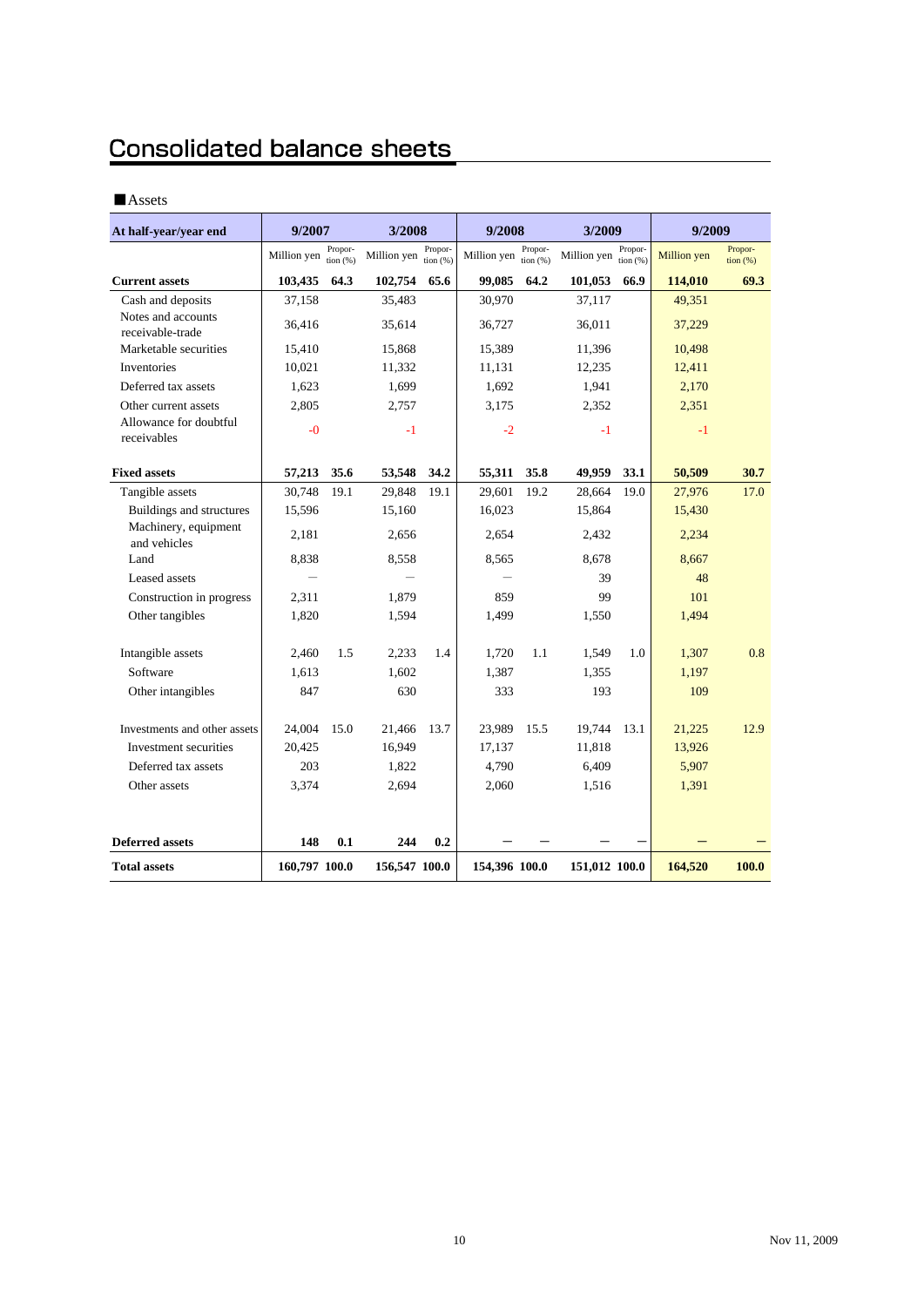

### ■Liabilities and net assets

| Half year/year to                                        | 9/2007         |                       | 3/2008         |                        | 9/2008         |                       | 3/2009         |                       | 9/2009         |                              |
|----------------------------------------------------------|----------------|-----------------------|----------------|------------------------|----------------|-----------------------|----------------|-----------------------|----------------|------------------------------|
|                                                          | Million yen    | Propor-<br>tion $(%)$ | Million yen    | Propor-<br>tion $(% )$ | Million yen    | Propor-<br>tion $(%)$ | Million yen    | Propor-<br>tion $(%)$ | Million yen    | Propor-<br>$\frac{1}{2}$ (%) |
| <b>Current liabilities</b>                               | 26,124         | 16.2                  | 26,561         | 17.0                   | 23,650         | 15.3                  | 22,439         | 14.9                  | 25,322 15.4    |                              |
| Notes and accounts payable                               | 4,906          |                       | 5,633          |                        | 5,151          |                       | 6,018          |                       | 5,193          |                              |
| -trade                                                   |                |                       |                |                        |                |                       |                |                       |                |                              |
| Short term debt                                          |                |                       |                |                        |                |                       | 545            |                       | 815            |                              |
| Current portion of long-term                             | 5,168          |                       | 5,168          |                        | 168            |                       | 110            |                       | 26             |                              |
| debt                                                     |                |                       |                |                        |                |                       |                |                       |                |                              |
| Other payables                                           | 8,224          |                       | 7,690          |                        | 10,268         |                       | 7,414          |                       | 7,293          |                              |
| Income taxes payable<br>Reserve for bonuses              | 4,217          |                       | 4,323          |                        | 4,439          |                       | 4,163          |                       | 7,413          |                              |
| Other current liabilities                                | 2,425<br>1,181 |                       | 2,612<br>1,132 |                        | 2,473<br>1,148 |                       | 2,590<br>1,597 |                       | 2,459<br>2,122 |                              |
|                                                          |                |                       |                |                        |                |                       |                |                       |                |                              |
| <b>Noncurrent liabilities</b>                            | 2,846          | 1.8                   | 2,867          | 1.8                    | 3,162          | 2.1                   | 3,203          | 2.1                   | 3,803          | 2.3                          |
| Long-term debt                                           | 194            |                       | 110            |                        | 26             |                       |                |                       |                |                              |
| Retirement and severance                                 | 1,632          |                       | 1,815          |                        | 2,173          |                       | 2,393          |                       | 2,711          |                              |
| benefits for employee<br>Retirement and severance        |                |                       |                |                        |                |                       |                |                       |                |                              |
| benefits for directors and                               | 478            |                       | 487            |                        | 496            |                       | 505            |                       | 448            |                              |
| auditors                                                 |                |                       |                |                        |                |                       |                |                       |                |                              |
| Other liabilities                                        | 735            |                       | 564            |                        | 492            |                       | 304            |                       | 643            |                              |
| <b>Total liabilities</b>                                 | 28,970         | 18.0                  | 29,429         | 18.8                   | 26,813         | 17.4                  | 25,643         | 17.1                  | 29,126         | 17.7                         |
| <b>Shareholders' equity</b>                              | 128,909        | 80.2                  | 126,398        | 80.7                   | 126,813        | 82.1                  | 129,808        | 86.0                  | 138,163        | 84.0                         |
| Common stock                                             | 6,401          | 4.0                   | 6,418          | 4.1                    | 6,451          | 4.2                   | 6,457          | 4.3                   | 6,502          | 4.0                          |
| Capital surplus                                          | 7,097          | 4.4                   | 7,113          | 4.5                    | 7,146          | 4.6                   | 7,152          | 4.7                   | 7,197          | 4.4                          |
| Retained earnings                                        | 115,526        | 71.9                  | 117,786        | 75.2                   | 118,144        | 76.5                  | 121,133        | 80.2                  | 129,403        | 78.7                         |
| Treasury stock, at cost                                  | $-115$         | $-0.1$                | $-4,920$       | $-3.1$                 | $-4,928$       | $-3.2$                | $-4,934$       | $-3.3$                | $-4,940$       | $-3.0$                       |
| <b>Accumulated gains on</b>                              | 2,797          | 1.7                   | 600            | 0.4                    | 581            | 0.4                   | $-4,628$       | $-3.1$                | $-3,029$       | $-1.8$                       |
| evaluation and translation                               |                |                       |                |                        |                |                       |                |                       |                |                              |
| Unrealized gains on                                      | 4,470          | 2.7                   | 2,273          | 1.5                    | 2,158          | 1.4                   | $-246$         | $-0.2$                | 744            | 0.5                          |
| securities, net of taxes<br>Foreign currency translation |                |                       |                |                        |                |                       |                |                       |                |                              |
| adjustments                                              | $-1,674$       | $-1.0$                | $-1,673$       | $-1.1$                 | $-1,577$       | $-1.0$                | $-4,381$       | $-2.9$                | $-3,774$       | $-2.3$                       |
| <b>Stock subscription rights</b>                         | 119            | 0.1                   | 119            | 0.1                    | 188            | 0.1                   | 188            | 0.1                   | 260            | 0.2                          |
|                                                          |                |                       |                |                        |                |                       |                |                       |                |                              |
| <b>Total net assets</b>                                  | 131,827        | 82.0                  | 127,118        | 81.2                   | 127,583        | 82.6                  | 125,368        | 82.9                  | 135,393        | 82.3                         |
| <b>Total liabilities and</b><br>net assets               | 160,797 100.0  |                       | 156,547 100.0  |                        | 154,396 100.0  |                       | 151,012 100.0  |                       | 164,520 100.0  |                              |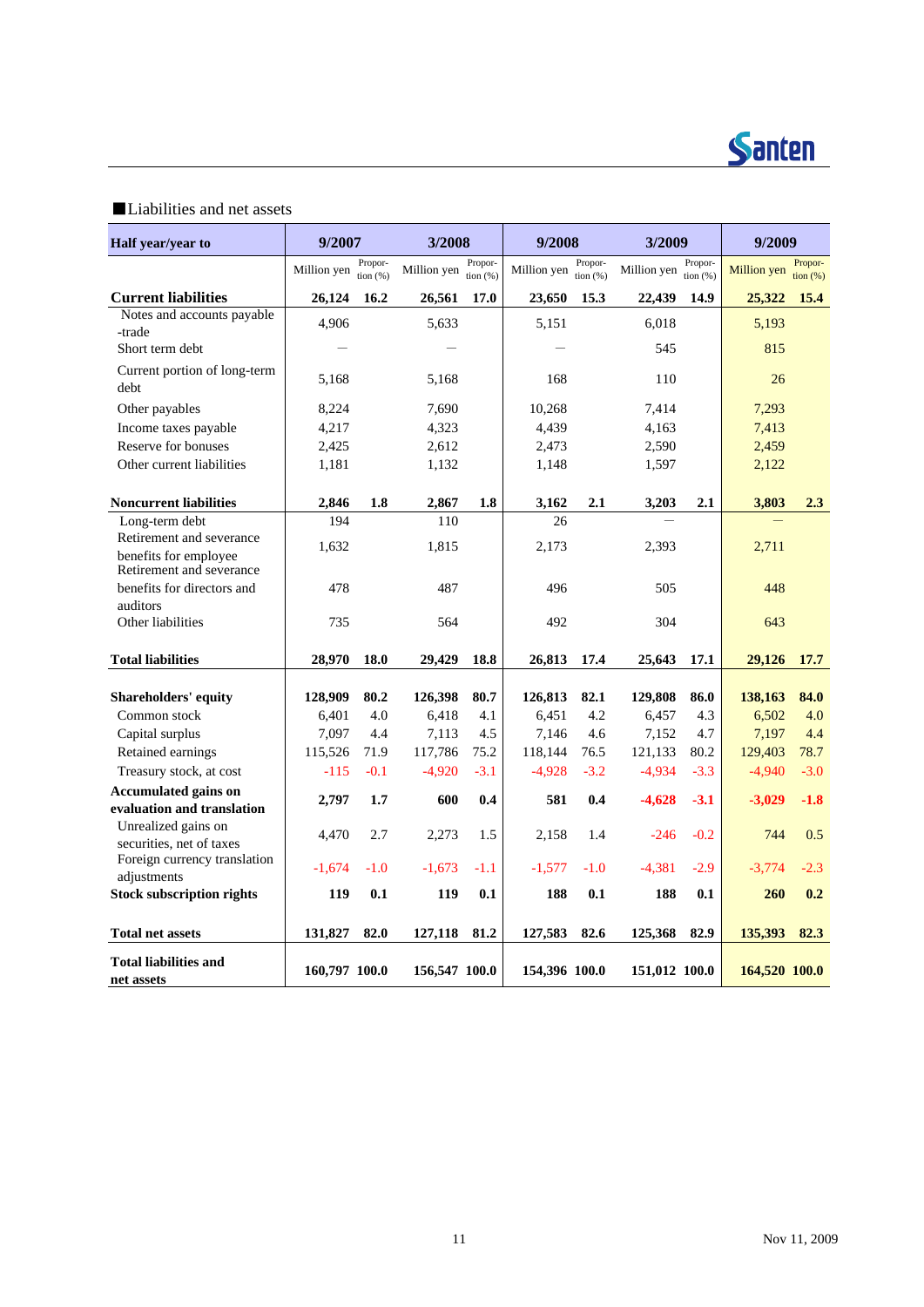## **Consolidated statements of cash flows**

|                                                                             |          |           |                |                | (Millions of yen) |
|-----------------------------------------------------------------------------|----------|-----------|----------------|----------------|-------------------|
| Half year/year to                                                           | 9/2007   | 3/2008    | 9/2008         | 3/2009         | 9/2009            |
| I. Cash flows from operating activities:                                    |          |           |                |                |                   |
| Income before income taxes                                                  | 10,921   | 20,482    | 5,994          | 15,823         | 18,668            |
| Depreciation and amortization                                               | 2,267    | 4,593     | 2,248          | 4,209          | 1,711             |
| Increase/decrease in retirement and severance benefits                      | 228      | 411       | 314            | 553            | 317               |
| Interest and dividend income                                                | $-267$   | $-606$    | $-289$         | $-548$         | $-176$            |
| Interest expense                                                            | 44       | 96        | 45             | 65             | 22                |
| Equity in losses of affiliates                                              |          |           | 282            | 679            | 250               |
| Increase/decrease in trade receivables                                      | $-1,387$ | $-586$    | $-1,110$       | $-916$         | $-1,088$          |
| Increase/decrease in inventories                                            | 335      | $-1,005$  | 223            | $-1,334$       | $-71$             |
| Increase/decrease in trade accounts payable                                 | $-1,199$ | $-430$    | $-467$         | 509            | $-853$            |
| Other, net                                                                  | $-208$   | $-244$    | 2,085          | 759            | 1.198             |
| Subtotal                                                                    | 10,734   | 22,710    | 9,326          | 19,801         | 19,979            |
| Interest and dividend income received                                       | 271      | 610       | 289            | 550            | 176               |
| Interest expense paid                                                       | $-44$    | $-94$     | $-45$          | $-71$          | $-17$             |
| Income taxes paid                                                           | $-3,834$ | $-7,758$  | $-4,276$       | $-8,431$       | $-4.125$          |
| Net cash provided by operating activities                                   | 7,125    | 15,468    | 5,294          | 11,849         | 16,013            |
| II. Cash flows from investing activities:                                   |          |           |                |                |                   |
| Increase in fixed deposits                                                  | $-506$   | $-1,518$  | $-2,824$       | $-4,420$       | $-887$            |
| Decrease in fixed deposits                                                  | 1.159    | 2,160     | 2,768          | 3,358          | 1,063             |
| Payments for acquisition of fixed assets                                    | $-1,972$ | $-3,151$  | $-1,215$       | $-2,953$       | $-541$            |
| Purchase of investment securities                                           | $-1,008$ | $-3,266$  | $-854$         | $-2,080$       | $-1,003$          |
| Proceeds from sale of investment securities                                 | 382      | 2,660     |                | 462            | 115               |
| Payments for loans                                                          | $-0$     | $-0$      | $-300$         | $-300$         | $-49$             |
| Proceeds from loans                                                         |          |           | 311            | 311            | 49                |
| Other, net                                                                  | 1,006    | 1,032     | $\overline{0}$ | $\overline{2}$ | $\mathbf{1}$      |
| Net cash provided by investing activities                                   | $-938$   | $-2,083$  | $-2,114$       | $-5,619$       | $-1,252$          |
| III. Cash flows from financing activities:<br>Proceeds from short-term debt |          |           |                | 545            | 280               |
| Repayment of long-term debt                                                 | $-84$    | $-168$    | $-5,084$       | $-5,168$       | $-84$             |
| Purchase of treasury stock                                                  | $-9$     | $-4,815$  | $-8$           | $-15$          | $-5$              |
| Dividends paid                                                              | $-3,036$ | $-6,505$  | $-3,397$       | $-6,798$       | $-3,400$          |
| Other, net                                                                  | 30       | $-4,742$  | 58             | 78             | 82                |
| Net cash provided by financing activities                                   | $-3,089$ | $-11,415$ | $-8,423$       | $-11,373$      | $-3,122$          |
| IV. Effect of exchange rate changes on cash                                 |          |           |                |                |                   |
| and cash equivalents                                                        | $-59$    | $-140$    | 192            | $-569$         | $-197$            |
| V. Net increase/decrease in cash and cash equivalents                       | 3,037    | 1,828     | $-5,051$       | $-5,713$       | 11,441            |
| VI. Cash and cash equivalent at beginning of year                           | 49,841   | 49,841    | 51,669         | 51,669         | 45,956            |
| VII. Cash and cash equivalent at end of year                                | 52,878   | 51,669    | 46,618         | 45,956         | 57,397            |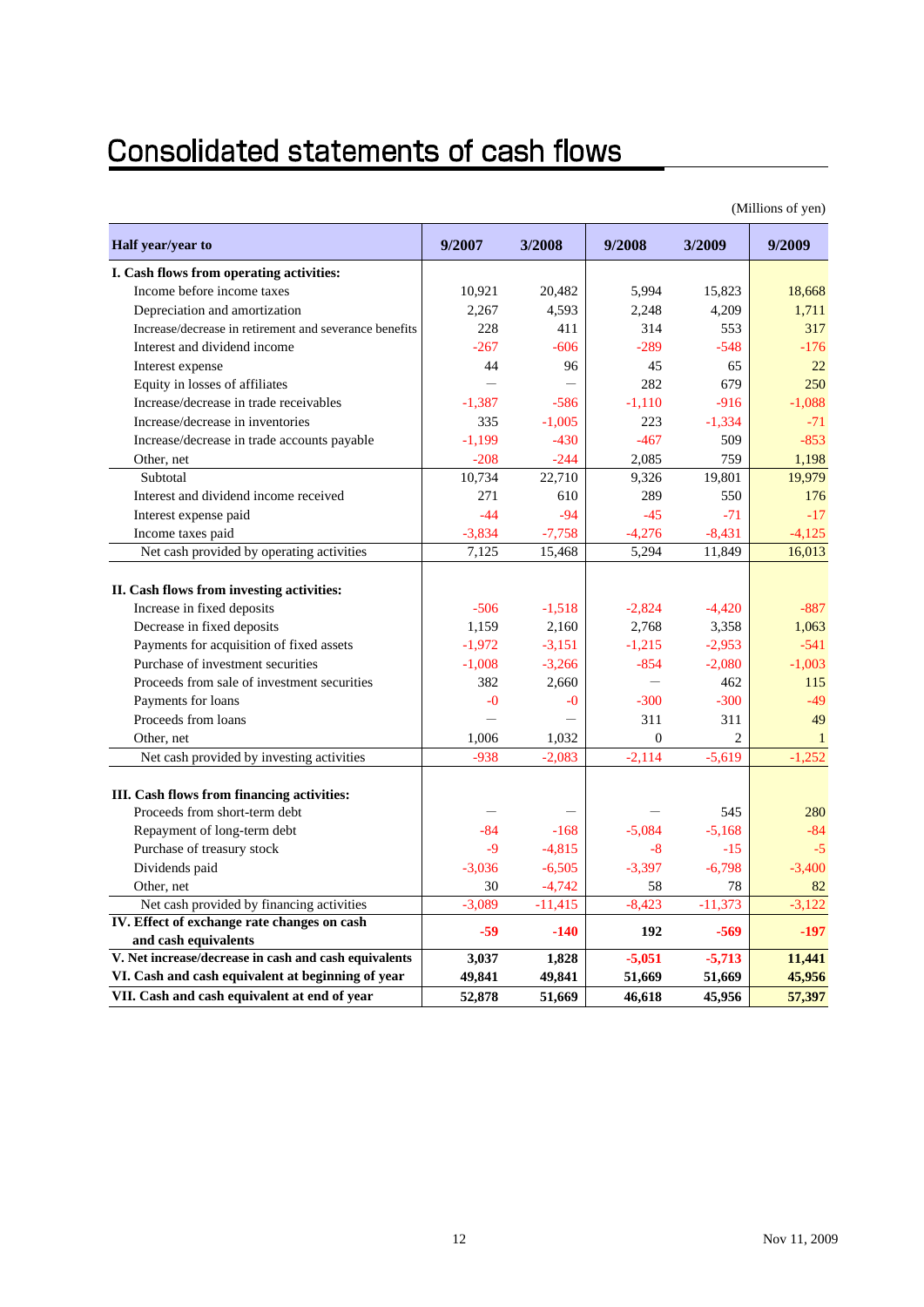### Capital expenditures and number of employees



| Capital expenditures     |        |        |        |        |        | (Millions of yen)         |
|--------------------------|--------|--------|--------|--------|--------|---------------------------|
| <b>Half</b> year/year to | 9/2007 | 3/2008 | 9/2008 | 3/2009 | 9/2009 | 3/2010<br><b>Forecast</b> |
| Consolidated             | .764   | 2.758  | 1.005  | 2.744  | 376    | 1,830                     |

**Note**: Includes investment in facilities spent on a lease contract basis.

### ■Depreciation and amortization (Millions of yen)

| <b>Half</b> year/year to                        | 9/2007 | 3/2008 | 9/2008 | 3/2009 | 9/2009 | 3/2010<br><b>Forecast</b> |
|-------------------------------------------------|--------|--------|--------|--------|--------|---------------------------|
| Manufacturing cost                              | 789    | 1.635  | 898    | 1,822  | 822    | 1,740                     |
| Selling, general and<br>administrative expenses | 334    | 626    | 323    | 622    | 203    | 460                       |
| R&D expenses                                    | 507    | 1.091  | 423    | 946    | 470    | 1,060                     |
| Consolidated total                              | .631   | 3,353  | 1.645  | 3,391  | 1,586  | 3,410                     |

**Note**: Excludes amortization of long-term prepaid expense.

Amortization of long-term prepaid expense is 124 million yen from April 2009 to September 2009.

| Lease expenses           |        |        |        |        |        | (Millions of yen)         |
|--------------------------|--------|--------|--------|--------|--------|---------------------------|
| <b>Half</b> year/year to | 9/2007 | 3/2008 | 9/2008 | 3/2009 | 9/2009 | 3/2010<br><b>Forecast</b> |
| Consolidated             | 525    | 1,042  | 485    | 931    | 334    | 520                       |
| Manufacturing cost       | 465    | 925    | 431    | 821    | 287    | 430                       |

### ■Number of employees

| At half-year/year end                | 9/2007 | 3/2008 | 9/2008 | 3/2009 | 9/2009 |
|--------------------------------------|--------|--------|--------|--------|--------|
| Consolidated                         | 2,508  | 2,483  | 2,552  | 2,690  | 2,727  |
| Sales division                       | 914    | 907    | 938    | 1,007  | 1,053  |
| Production division                  | 800    | 798    | 818    | 828    | 832    |
| R&D division                         | 520    | 519    | 526    | 541    | 547    |
| Corporate or back-office<br>division | 274    | 259    | 270    | 314    | 295    |

\*Forecasts in this report are based on the currently available information. Actual results may differ materially depending on a number of factors including adverse economic conditions etc.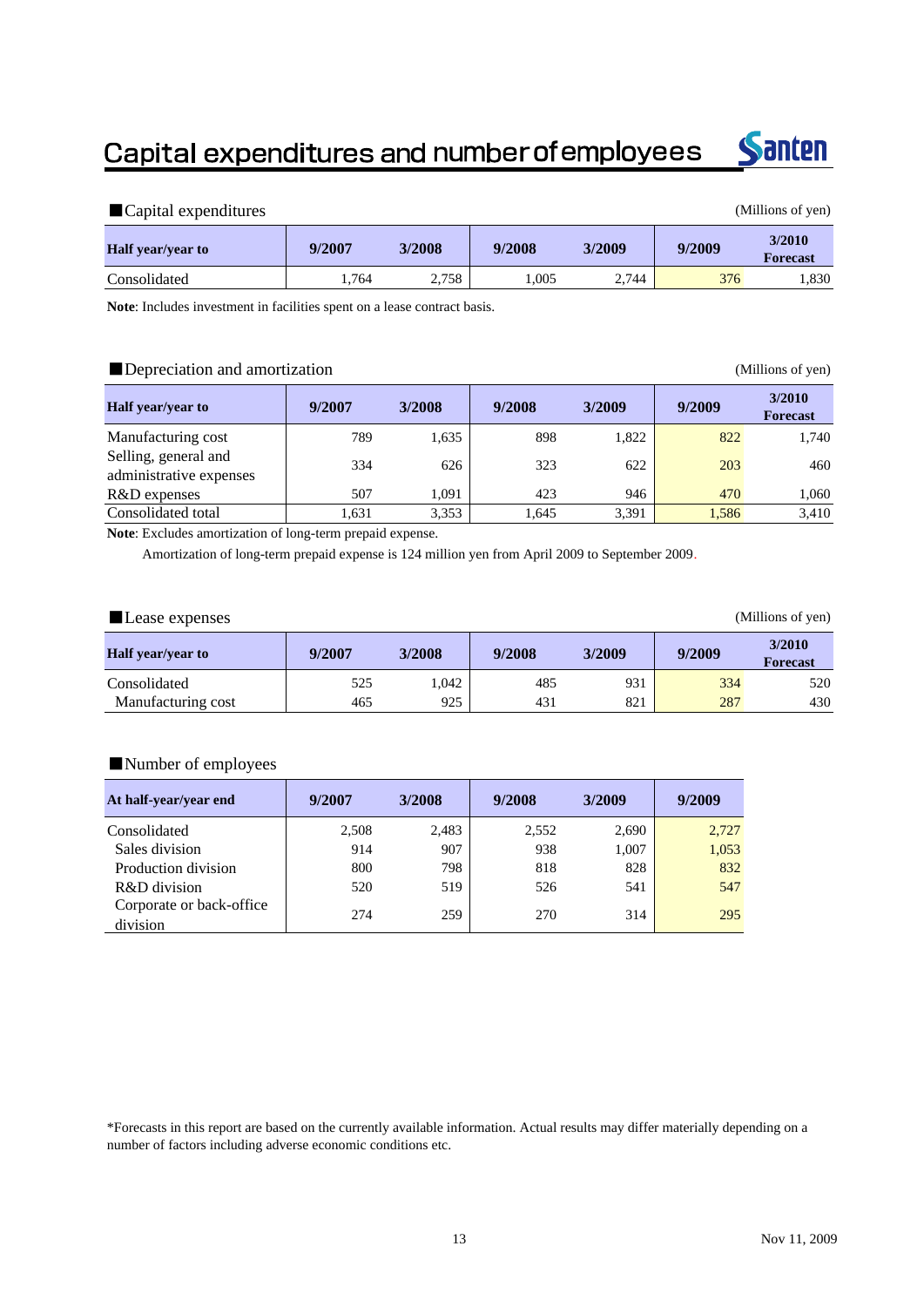# Reference information<br>Research & development

rights in Japan and the overseas marketing and development rights.



#### ■License out

| Dev. code                                                                                                                        | Indication                                                                                                                            | Licensee | <b>Status</b> | in-licensor |  |  |  |  |
|----------------------------------------------------------------------------------------------------------------------------------|---------------------------------------------------------------------------------------------------------------------------------------|----------|---------------|-------------|--|--|--|--|
| DE-098                                                                                                                           |                                                                                                                                       |          |               |             |  |  |  |  |
| (Anti-APO-1                                                                                                                      | Rheumatoid arthritis                                                                                                                  | Argenes  | Phase I/II    | Centocor    |  |  |  |  |
| antibody)                                                                                                                        |                                                                                                                                       |          |               |             |  |  |  |  |
|                                                                                                                                  | Joint injection that induces apoptosis in diseased joints of rheumatoid arthritis patients. Bulk pharmaceutical manufacturing process |          |               |             |  |  |  |  |
| for actual production scale has been established. Santen granted the domestic development rights to Argenes. The compound had    |                                                                                                                                       |          |               |             |  |  |  |  |
| been in-licensed from Centocor. In Japan and Europe, the clinical study has been started. Santen continues to hold the marketing |                                                                                                                                       |          |               |             |  |  |  |  |

### ■Changes from Aug.4, 2009

| Status Change] |                                       |                                             |                              |
|----------------|---------------------------------------|---------------------------------------------|------------------------------|
| Dev. Code      | Indication                            | Status change                               | <b>Clinical trial Region</b> |
| DE-105         | Persistent corneal epithelial defects | Phase $I(U.S.) \rightarrow Phase II(JAPAN)$ | ∪.S. $→$ U.S. and JAPAN      |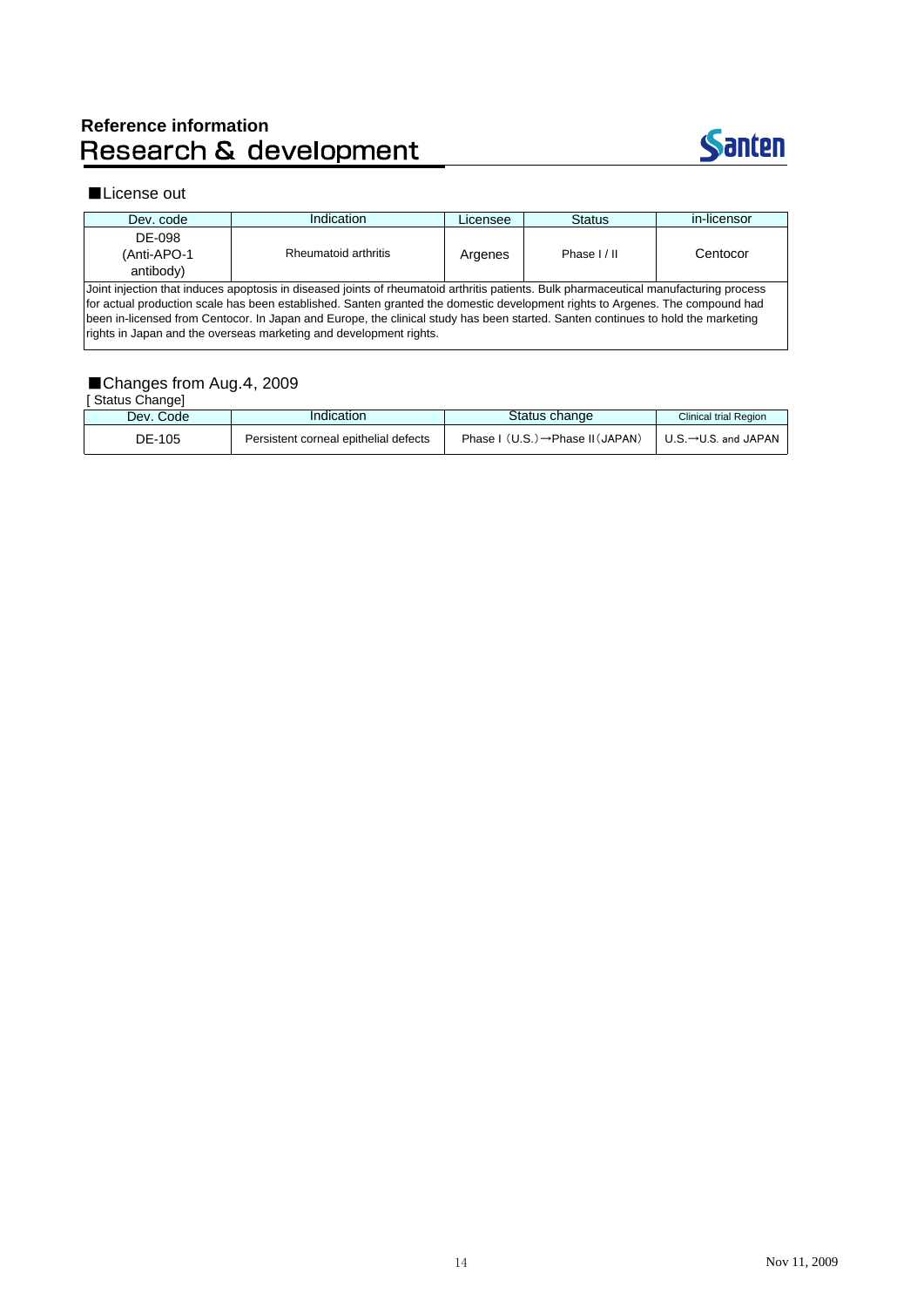### Pharmaceutical market in Japan

| Revision of National Health Insurance (NHI) drug prices |        |        |                          |        |                          |        |                          |        |      |        |      | $(\%)$               |      |
|---------------------------------------------------------|--------|--------|--------------------------|--------|--------------------------|--------|--------------------------|--------|------|--------|------|----------------------|------|
|                                                         | 1997   | 1998   | 1999                     | 2000   | 2001                     | 2002   | 2003                     | 2004   | 2005 | 2006   | 2007 | 2008                 | 2009 |
| Industry average                                        | $-4.4$ | $-9.7$ | $\overline{\phantom{0}}$ | $-7.0$ | $\overline{\phantom{0}}$ | $-6.3$ |                          | $-4.2$ |      | $-6.7$ |      | $-$ early -5%        |      |
| Ophthalmic drugs                                        | $-1.8$ | $-7.5$ | $\overline{\phantom{m}}$ | $-6.2$ | $\overline{\phantom{m}}$ | $-6.0$ | $\overline{\phantom{m}}$ | $-2.7$ | $ -$ | $-5.5$ |      | $-$ late $-3\%$      |      |
| Santen                                                  | $-1.3$ | $-72$  |                          | $-5.7$ | $\overline{\phantom{m}}$ | $-6.0$ | $\overline{\phantom{m}}$ | $-3.2$ | $ -$ | $-53$  |      | $- \text{mid } -3\%$ |      |
| (Compiled by Santen)                                    |        |        |                          |        |                          |        |                          |        |      |        |      |                      |      |

Revision of NHI drug prices:

In Japan, drug prices are generally revised every two years to reflect their market price. The drugs marketed at lower market prices will bear larger reduction margins at the revision.

### ■Major healthcare reforms and related information

|         | 1997 | Enforcement of the Revised Health Insurance System Law<br>Increased contribution for insured employees (10% to 20%)<br>Revision of the Insurance Law for Seniors<br>Contribution: 500 yen/day for out-patients (up to four times a month) and 1,000 yen/day for in-<br>patients                                                                                                                                                                                                                                                                                                                                                                                                                             |
|---------|------|-------------------------------------------------------------------------------------------------------------------------------------------------------------------------------------------------------------------------------------------------------------------------------------------------------------------------------------------------------------------------------------------------------------------------------------------------------------------------------------------------------------------------------------------------------------------------------------------------------------------------------------------------------------------------------------------------------------|
|         | 2001 | Revision of the Insurance Law for Seniors<br>Contribution: fixed rate of 10% for out-patients and in-patients                                                                                                                                                                                                                                                                                                                                                                                                                                                                                                                                                                                               |
| April   | 2002 | Reimbursed consulting fee for physicians were reduced by 2.7% on average<br>Revision of prescription fee (two points are added for every prescription of generic drugs)                                                                                                                                                                                                                                                                                                                                                                                                                                                                                                                                     |
| October | 2002 | Increased contribution for seniors (fixed amount system was abolished for a uniform fixed rate<br>system of 10% contribution)                                                                                                                                                                                                                                                                                                                                                                                                                                                                                                                                                                               |
| April   | 2003 | Increased contribution for insured employees (20% to 30%)                                                                                                                                                                                                                                                                                                                                                                                                                                                                                                                                                                                                                                                   |
| April   | 2006 | Revision of the prescription form from the standpoint of attempting environmental<br>considerations of the generic use promotion                                                                                                                                                                                                                                                                                                                                                                                                                                                                                                                                                                            |
| October | 2006 | Increased contribution for seniors (from the age of 70) who have a certain amount of income<br>$(20\% \text{ to } 30\%)$                                                                                                                                                                                                                                                                                                                                                                                                                                                                                                                                                                                    |
| April   | 2008 | Change in prescription format in order to promote usage of generic drugs (the prescribing<br>doctor's signature and seal are required in case the use of a generic drug is not recommended).<br>Revised dispensing fee (basic dispensing fee was decreased from 42 points to 40 points;<br>however, 4 points will be added in cases where 30% of total prescription drugs dispensed by a<br>pharmacy are generic drugs.)<br>Revised medical fee (ophthalmic drugs, eye wash, monoculus will be included in basic medical<br>fee).<br>Unifying "medical insurance for patients over 75 years old" into "medical insurance system for<br>late stage elderly population (long-life medical insurance system)." |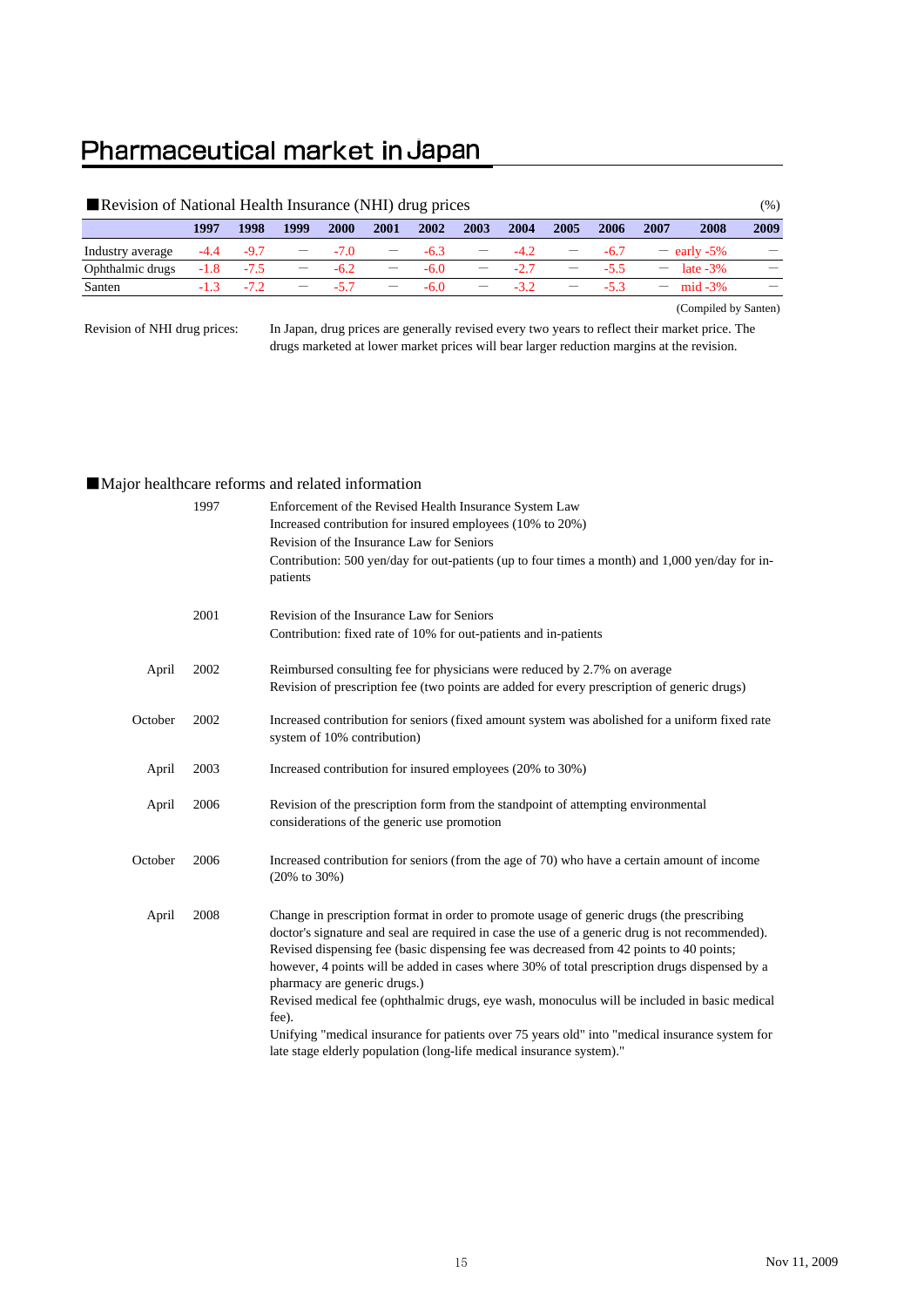| ■ Market shares<br>(Billions of yen) |        |        |        |        |        |  |  |  |  |  |
|--------------------------------------|--------|--------|--------|--------|--------|--|--|--|--|--|
| <b>Half</b> year/year to             | 9/2007 | 3/2008 | 9/2008 | 3/2009 | 9/2009 |  |  |  |  |  |
| Prescription ophthalmics             | 39.9%  | 38.9%  | 39.1%  | 38.0%  | 38.3%  |  |  |  |  |  |
|                                      | 107.5  | 221.0  | 110.2  | 226.9  | 116.0  |  |  |  |  |  |
| Anti-rheumatic drugs                 | 46.3%  | 46.1%  | 45.5%  | 45.0%  | 44.1%  |  |  |  |  |  |
|                                      | 12.0   | 24.1   | 12.4   | 24.8   | 13.0   |  |  |  |  |  |

Notes: - On an NHI drug price basis. Copyright IMS Japan KK, 2009

- Anti-rheumatic drugs exclude immunosuppressants and biologic agents.

Source: Santen analysis based on IMS data (JPM)<br>Period: 2007.4-2009.9; Unauthorized copy prohibited

| Market shares by therapeutic area - prescription ophthalmics |  | (Billions of yen) |
|--------------------------------------------------------------|--|-------------------|
|                                                              |  |                   |

| Half year/year to          | 9/2007 | 3/2008 | 9/2008 | 3/2009 | 9/2009 |
|----------------------------|--------|--------|--------|--------|--------|
| Anti-glaucoma              | 21.3%  | 20.8%  | 19.7%  | 20.3%  | 22.9%  |
|                            | 41.3   | 83.1   | 42.3   | 85.0   | 44.0   |
| Anti-infective             | 74.0%  | 73.5%  | 72.3%  | 72.1%  | 71.2%  |
|                            | 13.4   | 25.6   | 13.3   | 24.9   | 12.7   |
| Anti-allergy               | 25.0%  | 22.7%  | 23.9%  | 21.0%  | 21.8%  |
|                            | 9.4    | 25.4   | 10.0   | 28.2   | 10.0   |
| Agents for surgeries       | 43.2%  | 43.0%  | 42.7%  | 42.8%  | 43.2%  |
|                            | 7.5    | 15.1   | 7.6    | 15.2   | 7.9    |
| Corneal disease treatments | 78.9%  | 78.7%  | 77.9%  | 77.7%  | 77.4%  |
|                            | 14.0   | 28.8   | 15.2   | 30.5   | 15.9   |
| Anti-cataract              | 65.4%  | 66.2%  | 68.0%  | 68.8%  | 71.4%  |
|                            | 3.1    | 6.1    | 3.0    | 5.9    | 2.9    |
| Corticosteroids            | 51.5%  | 51.3%  | 50.6%  | 50.7%  | 50.1%  |
|                            | 5.2    | 10.6   | 5.2    | 10.5   | 5.1    |

Notes: - On an NHI drug price basis.<br>
- Lower figures indicate market size.<br>
- Lower figures indicate market size.<br>
- Copyright IMS Japan KK, 2009 Source: Santen analysis based on IMS data (JPM)

Period: 2007.4-2009.9; Unauthorized copy prohibited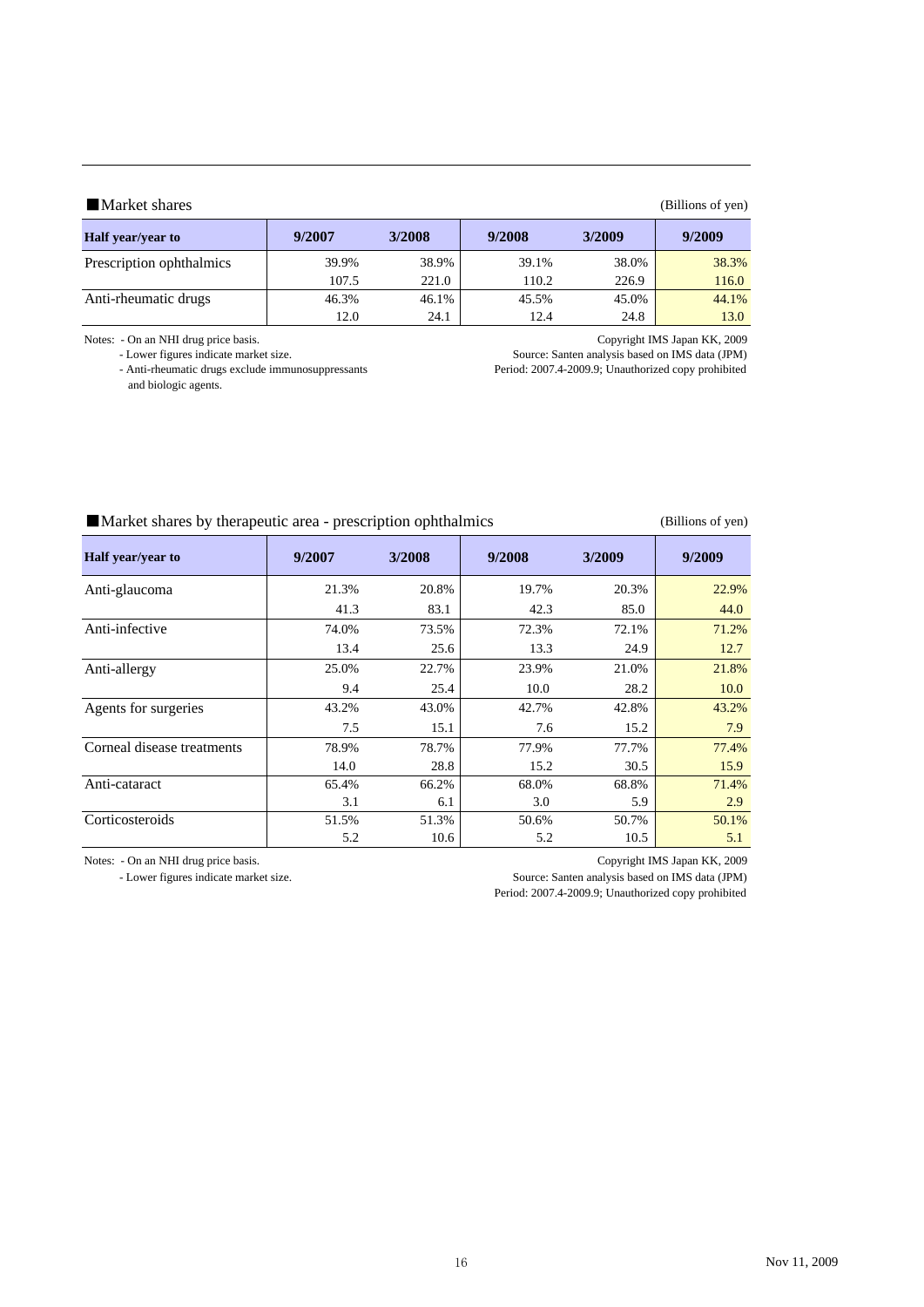### **Stock information**

| Stock price (Osaka Securities Exchange 1st market)                   |          |                             |          |        |          |                                    |          |                      |               | (Yen and thousand shares) |                      |          |
|----------------------------------------------------------------------|----------|-----------------------------|----------|--------|----------|------------------------------------|----------|----------------------|---------------|---------------------------|----------------------|----------|
|                                                                      |          | <b>Oct-08 Nov-08 Dec-08</b> |          |        |          | Jan-09 Feb-09 Mar-09 Apr-09 May-09 |          |                      | <b>Jun-09</b> |                           | <b>Jul-09 Aug-09</b> | $Sep-09$ |
| Stock price:                                                         |          |                             |          |        |          |                                    |          |                      |               |                           |                      |          |
| Open                                                                 | 2,745    | 2,545                       | 2,515    | 2,750  | 2,880    | 2,680                              | 2,755    | 2,770                | 2,875         | 2,925                     | 2,960                | 3,140    |
| High                                                                 | 2,825    | 2,880                       | 2,760    | 2,950  | 2,880    | 2,865                              | 3,020    | 3,040                | 2,995         | 3,040                     | 3,170                | 3,340    |
| Low                                                                  | 2,125    | 2,490                       | 2,460    | 2,575  | 2,605    | 2,560                              | 2,460    | 2,655                | 2,820         | 2,780                     | 2,850                | 3,090    |
| End of month                                                         | 2,480    | 2,530                       | 2,710    | 2,895  | 2,700    | 2,740                              | 2,785    | 2,900                | 2,935         | 2,955                     | 3,130                | 3,300    |
| Volume                                                               | 8,765    | 4,427                       | 4,501    | 6,172  | 5,068    | 8,958                              | 10,477   | 6,230                | 6,351         | 7,304                     | 4,913                | 4,393    |
| 3,400<br>3,200<br>3,000<br>2,800<br>2,600<br>2,400<br>2,200<br>2,000 |          |                             |          |        |          | Stock price and volume             |          | $\rightleftharpoons$ |               |                           |                      |          |
| 15,000<br>10,000<br>5,000<br>$\Omega$<br>$Oct-08$                    | $Nov-08$ | $Dec-08$                    | $Jan-09$ | Feb-09 | $Mar-09$ | Apr $-09$                          | $Mav-09$ | $Jun-09$             | $Iul-09$      | Aug $-09$                 | $Sep-09$             |          |

#### ■Major shareholders As of September 30, 2009

| <b>Name</b>                                              | Number of       | Percentage of |
|----------------------------------------------------------|-----------------|---------------|
|                                                          | shares held     | investment    |
|                                                          | Thousand shares | %             |
| Japan Trustee Service Bank, Ltd.                         | 12,928          | 14.9          |
| The Master Trust Bank of Japan, Ltd.                     | 6,456           | 7.4           |
| Mita Sangyo Co., Ltd.                                    | 4.756           | 5.5           |
| The Bank of Tokyo-Mitsubishi UFJ, Ltd.                   | 4.241           | 4.9           |
| Nippon Life Insurance Company                            | 3,008           | 3.5           |
| Tokio Marine & Nichido Fire Insurance Co., Ltd.          | 2,668           | 3.1           |
| Trust & Custody Services Bank, Ltd.                      | 2,286           | 2.6           |
| State Street Bank and Trust Company 505223               | 1,859           | 2.1           |
| RBC Dexia Investor Servicestrust, London-lending account | 1.793           | 2.1           |
| Daiichi Sankyo Company, Limited                          | 1.642           | 1.9           |

**Note**: Santen Pharmaceutical Co., Ltd has held the treasury stock (1,895 thousand shares), but it is excluded from the major shareholders.

### ■Stock option

| At half-year/year end                                           |       | 3/2005 3/2006 3/2007 3/2008 3/2009 9/2009 |       |                          |       |       |
|-----------------------------------------------------------------|-------|-------------------------------------------|-------|--------------------------|-------|-------|
| Stock option balance (thousand shares)                          | 504.3 | 541.0                                     | 569.6 | 627.5                    | 739.7 | 856.1 |
| Granted in June 1998 - 106 thousand shares at 1,540 yen/share   | 35.0  | 27.0                                      | 24.0  | 24.0                     |       |       |
| Granted in June 1999 - 66 thousand shares at 2,480 yen/share    | 66.0  | 57.3                                      | 48.0  | 37.0                     | 37.0  |       |
| Granted in June 2000 - 60 thousand shares at 2,705 yen/share    | 60.0  | 58.0                                      | 48.2  | 46.2                     | 45.2  | 41.2  |
| Granted in June 2001 - 55 thousand shares at 2,299 yen/share    | 55.0  | 42.6                                      | 38.6  | 38.6                     | 34.0  | 33.0  |
| Granted in June 2002 - 92 thousand shares at 1,326 yen/share    | 72.5  | 53.7                                      | 32.1  | 30.9                     | 26.2  | 26.2  |
| Granted in June 2003 - 137.6 thousand shares at 1,176 yen/share | 137.6 | 95.0                                      | 72.9  | 55.2                     | 44.8  | 41.0  |
| Granted in June 2004 - 78.2 thousand shares at 1,743 yen/share  | 78.2  | 78.2                                      | 73.9  | 66.1                     | 61.3  | 55.1  |
| Granted in June 2005 - 129.2 thousand shares at 2,480 yen/share |       | 129.2                                     | 129.2 | 127.5                    | 127.5 | 127.5 |
| Granted in June 2006 - 102.7 thousand shares at 2,715 yen/share |       | $\overline{\phantom{m}}$                  | 102.7 | 102.7                    | 102.7 | 102.7 |
| Granted in June 2007 - 99.3 thousand shares at 3,050 yen/share  |       |                                           |       | 99.3                     | 99.3  | 99.3  |
| Granted in June 2008 - 161.7 thousand shares at 2,734 yen/share |       |                                           |       | $\overline{\phantom{m}}$ | 161.7 | 161.7 |
| Granted in June 2009 - 168.4 thousand shares at 2,920 yen/share |       |                                           |       |                          |       | 168.4 |

| ■ Purchase of Treasury stock                         |                                           |  |       |  |
|------------------------------------------------------|-------------------------------------------|--|-------|--|
|                                                      | 3/2005 3/2006 3/2007 3/2008 3/2009 9/2009 |  |       |  |
| A purchased amount of money (millions of yen)        | 2.569                                     |  | 4.800 |  |
| The number of the purchased stocks (thousand shares) | 1.351                                     |  | 1.833 |  |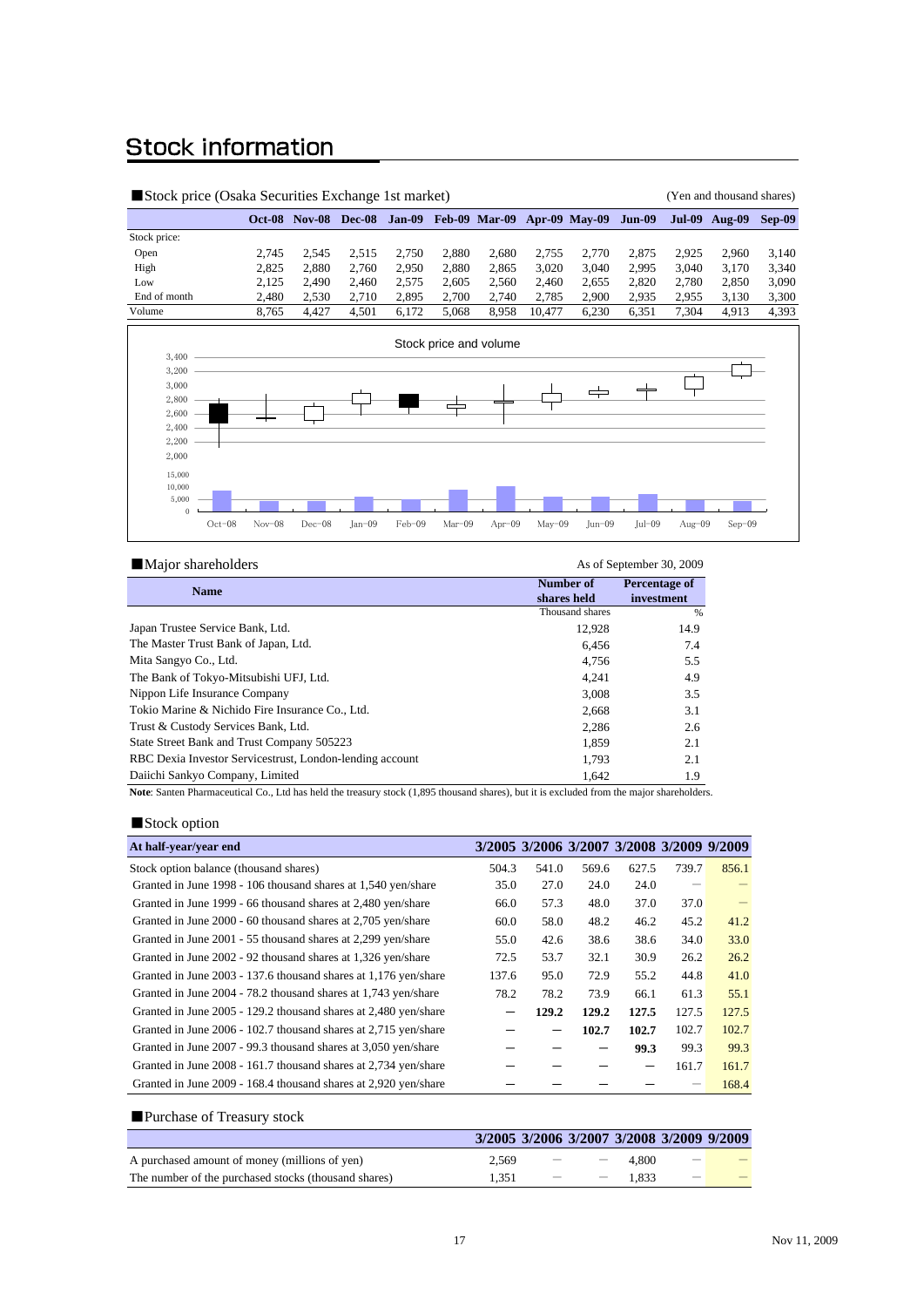

| At half-year/year end        | 9/2007             |                        | 3/2008             |                        | 9/2008             |                        | 3/2009             |                        | 9/2009             |                     |
|------------------------------|--------------------|------------------------|--------------------|------------------------|--------------------|------------------------|--------------------|------------------------|--------------------|---------------------|
|                              | Thousand<br>shares | Propor-<br>tion $(\%)$ | Thousand<br>shares | Propor-<br>tion $(\%)$ | Thousand<br>shares | Propor-<br>tion $(\%)$ | Thousand<br>shares | Propor-<br>tion $(\%)$ | Thousand<br>shares | Propor-<br>tion (%) |
| Financial institutions       | 31,159             | 35.9                   | 33,186             | 38.2                   | 36,474             | 42.0                   | 36,226             | 41.6                   | 36,075             | 41.5                |
| City & regional banks        | 4,702              | 5.4                    | 4,907              | 5.6                    | 4,873              | 5.6                    | 4.794              | 5.5                    | 4,697              | 5.4                 |
| Trust banks                  | 17.068             | 19.7                   | 19.133             | 22.0                   | 22.428             | 25.8                   | 23.714             | 27.3                   | 24.088             | 27.7                |
| (concerned in trust works)   | 14,594             |                        | 16,680             |                        | 19,957             |                        | 21,167             |                        | 21,468             |                     |
| Life and non-life insurance  | 9,111              | 10.5                   | 8,924              | 10.3                   | 8.718              | 10.1                   | 7,254              | 8.3                    | 7.166              | 8.3                 |
| Other financial institutions | 278                | 0.3                    | 221                | 0.3                    | 455                | 0.5                    | 462                | 0.5                    | 121                | 0.1                 |
| Securities firms             | 488                | 0.6                    | 585                | 0.7                    | 924                | 1.1                    | 526                | 0.6                    | 345                | 0.4                 |
| Other institutions           | 12.851             | 14.8                   | 13.014             | 15.0                   | 13.003             | 14.9                   | 13.071             | 15.0                   | 13,403             | 15.4                |
| Foreign investors            | 29,514             | 34.0                   | 25,227             | 29.0                   | 22,712             | 26.1                   | 23,679             | 27.3                   | 24,520             | 28.2                |
| Individual investors         | 12,784             | 14.7                   | 12,963             | 14.9                   | 11,904             | 13.7                   | 11,516             | 13.3                   | 10.716             | 12.3                |
| <b>Treasury Stock</b>        | 53                 | 0.0                    | 1,888              | 2.2                    | 1.891              | 2.2                    | 1,893              | 2.2                    | 1,895              | 2.2                 |
| Total                        | 86.849             | 100.0                  | 86,866             | 100.0                  | 86,908             | 100.0                  | 86,916             | 100.0                  | 86,956             | 100.0               |

### ■Breakdown of shareholding by number of shares

■Breakdown of shareholding by number of shareholders

| At half-year/year end        | 9/2007       |         | 3/2008                  |         | 9/2008                |         | 3/2009                  |         | 9/2009                  |             |
|------------------------------|--------------|---------|-------------------------|---------|-----------------------|---------|-------------------------|---------|-------------------------|-------------|
|                              | Number of    | Propor- | Number of               | Propor- | Number of             | Propor- | Number of               | Propor- | Number of               | Propor-     |
|                              | shareholders |         | tion $(%)$ shareholders |         | tion (%) shareholders |         | tion $(%)$ shareholders |         | tion $(%)$ shareholders | tion $(\%)$ |
| Financial institutions       | 97           | 0.7     | 88                      | 0.6     | 87                    | 0.7     | 81                      | 0.7     | 84                      | 0.8         |
| City & regional banks        | 10           | 0.1     | 14                      | 0.1     | 11                    | 0.1     | 11                      | 0.1     | 8                       | 0.1         |
| Trust banks                  | 37           | 0.3     | 30                      | 0.2     | 29                    | 0.2     | 26                      | 0.2     | 32                      | 0.3         |
| Life and non-life insurance  | 34           | 0.2     | 29                      | 0.2     | 34                    | 0.3     | 33                      | 0.3     | 36                      | 0.3         |
| Other financial institutions | 16           | 0.1     | 15                      | 0.1     | 13                    | 0.1     | 11                      | 0.1     | 8                       | 0.1         |
| Securities firms             | 42           | 0.3     | 38                      | 0.3     | 34                    | 0.3     | 36                      | 0.3     | 33                      | 0.3         |
| Other institutions           | 172          | 1.4     | 150                     | 1.2     | 137                   | 1.2     | 137                     | 1.2     | 134                     | 1.4         |
| Foreign investors            | 287          | 2.3     | 268                     | 2.1     | 285                   | 2.5     | 355                     | 3.2     | 382                     | 3.8         |
| Individual investors         | 12.042       | 95.3    | 12,568                  | 95.8    | 10.946                | 95.3    | 10.570                  | 94.6    | 9.370                   | 93.7        |
| Treasury stock               |              | 0.0     |                         | 0.0     |                       | 0.0     |                         | 0.0     |                         | 0.0         |
| Total                        | 12.641       | 100.0   | 13.113                  | 100.0   | 11.490                | 100.0   | 11.180                  | 100.0   | 10.004                  | 100.0       |



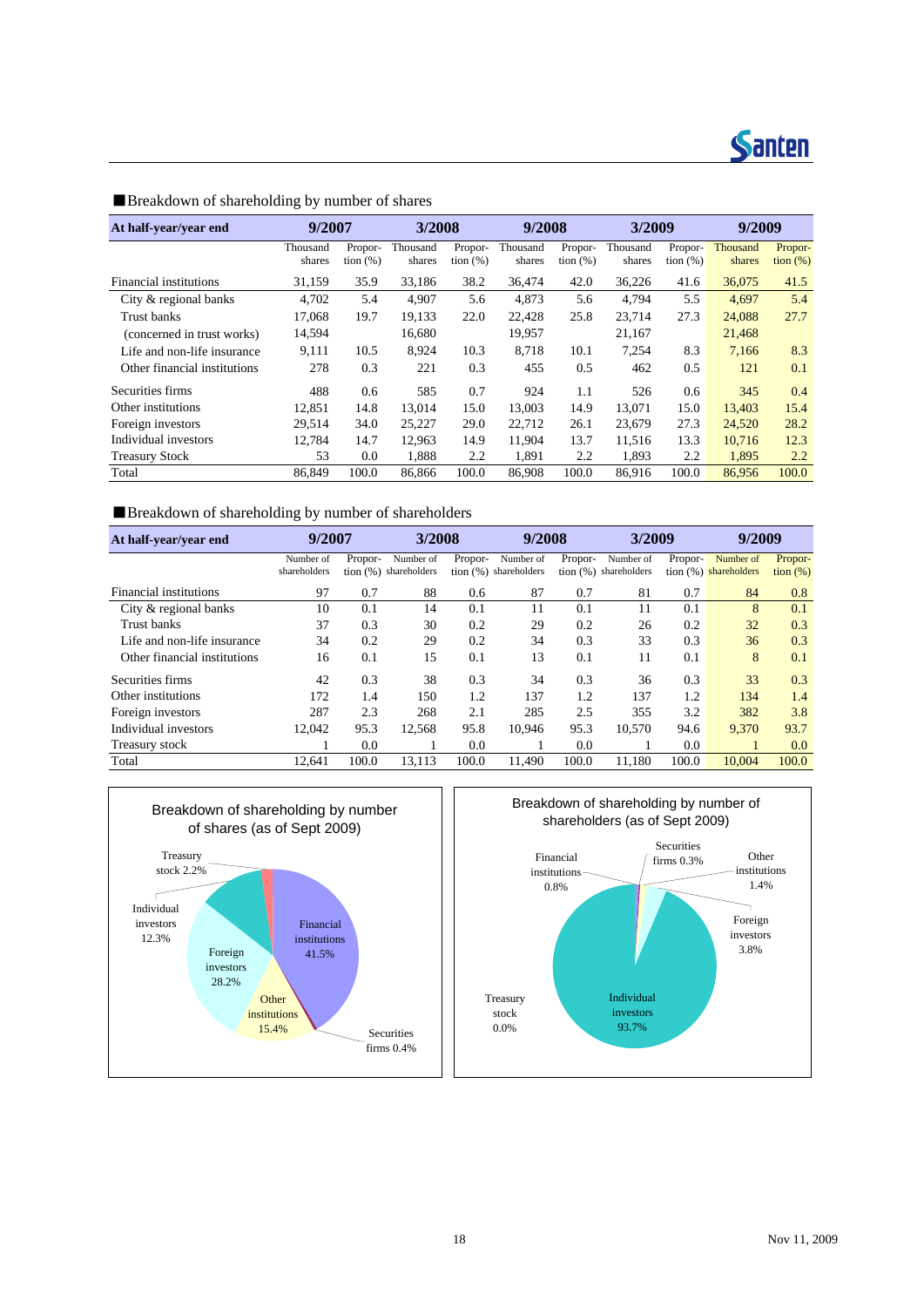## **Consolidated subsidiaries**

### 【Domestic】

| Claire Co., Ltd. |                                              |                 |                |              |      |
|------------------|----------------------------------------------|-----------------|----------------|--------------|------|
| Main business    | Cleaning of antidust and sterilized clothing |                 |                |              |      |
| Location         | Shiga, Japan                                 | Paid-in capital | 90 million ven | Equity owned | 100% |

### 【Overseas】

| Santen Holdings U.S. Inc. |                                                                        |                 |                      |              |      |  |
|---------------------------|------------------------------------------------------------------------|-----------------|----------------------|--------------|------|--|
| Main business             | Holding company for North American businesses and business development |                 |                      |              |      |  |
| Location                  | California, U.S.A.                                                     | Paid-in capital | 24,784 thousand US\$ | Equity owned | 100% |  |
|                           |                                                                        |                 |                      |              |      |  |

| Santen Inc.          |                                         |                 |                     |              |           |
|----------------------|-----------------------------------------|-----------------|---------------------|--------------|-----------|
| <b>Main business</b> | Clinical development of pharmaceuticals |                 |                     |              |           |
| Location             | California, U.S.A.                      | Paid-in capital | 8.765 thousand US\$ | Equity owned | $100\% *$ |

|               | Advanced Vision Science, Inc.                                         |                 |                  |              |           |  |  |
|---------------|-----------------------------------------------------------------------|-----------------|------------------|--------------|-----------|--|--|
| Main business | Research and development, production and marketing of medical devices |                 |                  |              |           |  |  |
| Location      | California, U.S.A.                                                    | Paid-in capital | 10 thousand US\$ | Equity owned | $100\%$ * |  |  |

| Phacor Inc.   |                    |                 |                  |              |           |
|---------------|--------------------|-----------------|------------------|--------------|-----------|
| Main business |                    |                 |                  |              |           |
| Location      | California, U.S.A. | Paid-in capital | 10 thousand US\$ | Equity owned | $100\% *$ |
|               |                    |                 |                  |              |           |

| Santen Oy            |                                                          |                 |                       |              |      |
|----------------------|----------------------------------------------------------|-----------------|-----------------------|--------------|------|
| <b>Main business</b> | Development, production and marketing of pharmaceuticals |                 |                       |              |      |
| Location             | Tampere. Finland                                         | Paid-in capital | 20,000 thousand euros | Equity owned | 100% |

| SantenPharma AB      |                                      |                 |                   |              |      |
|----------------------|--------------------------------------|-----------------|-------------------|--------------|------|
| <b>Main business</b> | Marketing support of pharmaceuticals |                 |                   |              |      |
| Location             | Stockholm. Sweden                    | Paid-in capital | 500 thousand S.KR | Equity owned | 100% |

| Santen GmbH          |                                                       |                 |                   |              |      |
|----------------------|-------------------------------------------------------|-----------------|-------------------|--------------|------|
| <b>Main business</b> | Marketing of pharmaceuticals and business development |                 |                   |              |      |
| Location             | Germaring, Germany                                    | Paid-in capital | 25 thousand euros | Equity owned | 100% |

| Santen Pharmaceutical (China) Co., Ltd. |                                                          |                 |                   |              |      |
|-----------------------------------------|----------------------------------------------------------|-----------------|-------------------|--------------|------|
| <b>Main business</b>                    | Development, production and marketing of pharmaceuticals |                 |                   |              |      |
| Location                                | Suzhou. China                                            | Paid-in capital | 3.300 million yen | Equity owned | 100% |

| Taiwan Santen Pharmaceutical Co., Ltd. |                                         |  |                                                                        |  |      |  |
|----------------------------------------|-----------------------------------------|--|------------------------------------------------------------------------|--|------|--|
| <b>Main business</b>                   | Import and marketing of pharmaceuticals |  |                                                                        |  |      |  |
| Location                               | Taipei, Taiwan                          |  | <b>Paid-in capital</b>   42,000 thousand Taiwan dollars   Equity owned |  | 100% |  |

| Santen Pharmaceutical Korea, Co., Ltd. |                                         |                 |                          |                     |      |  |
|----------------------------------------|-----------------------------------------|-----------------|--------------------------|---------------------|------|--|
| <b>Main business</b>                   | Import and marketing of pharmaceuticals |                 |                          |                     |      |  |
| Location                               | Seoul. Korea                            | Paid-in capital | $1,500,000$ thousand won | <b>Equity owned</b> | 100% |  |

\* Indirect investment through Santen Holdings U.S. Inc.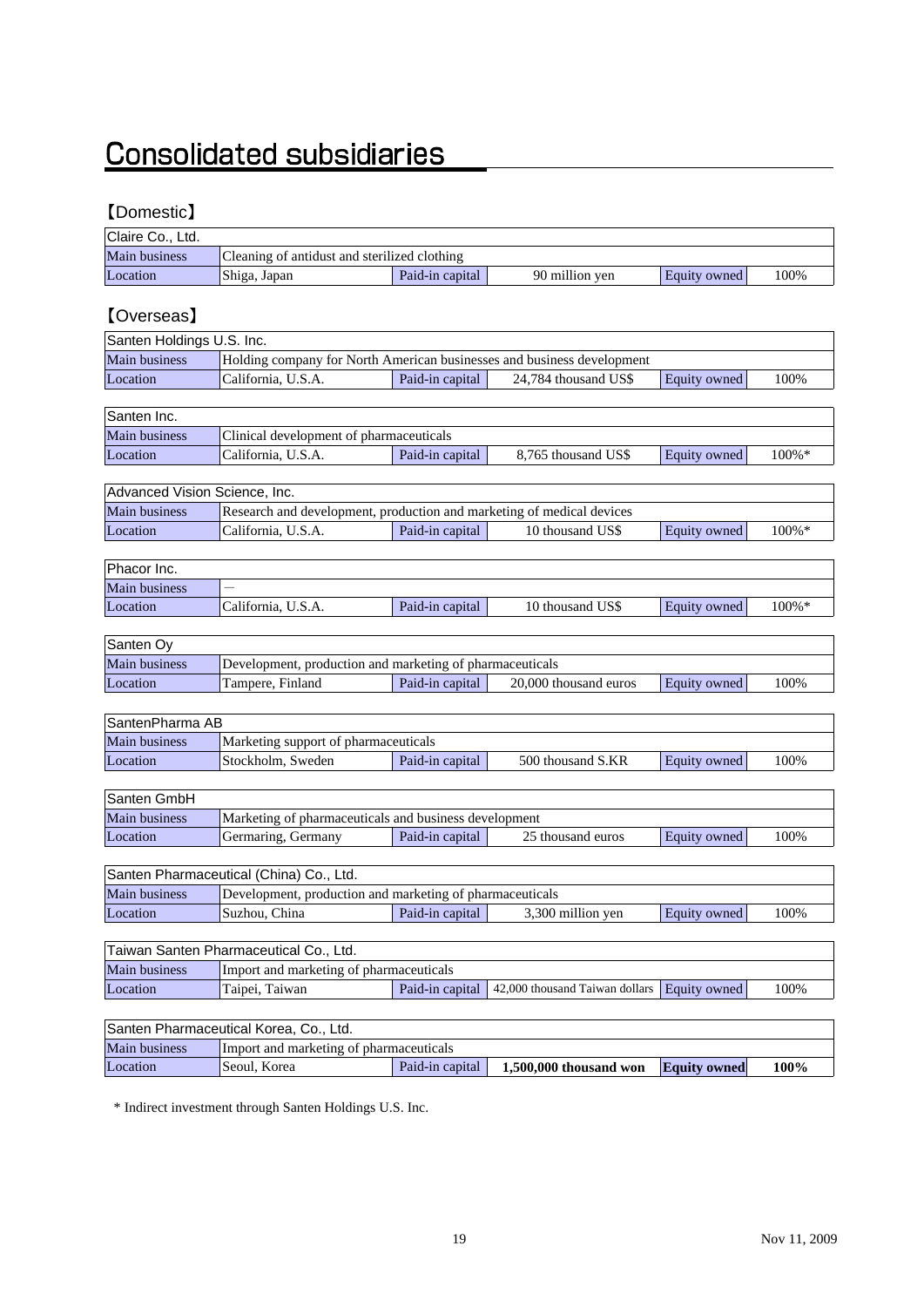### **News releases**



### **News releases during April 2009-September 2009**

For details, please refer to our Web site (http://www.santen.co.jp/en/).

(Date) (Summary)

**2009**

#### **15-Apr Santen and Merck & Co., Inc Sign Licensing Agreement for Tafluprost, Treatment for Glaucoma and Ocular Hypertension**

Santen and Merck & Co., Inc (Whitehouse Station, New Jersey, U.S) signed a worldwide licensing agreement for tafluprost (sold as TAPROS® in Japan, TAFLOTAN® in approved European countries marketed by Santen), a treatment for glaucoma and ocular hypertension.

#### **12-May Santen to Issue Stock Acquisition Rights to the Directors for the Purpose of Granting Stock Options**

### **Santen to Issue Stock Acquisition Rights to the Corporate Officers for the Purpose of Granting Stock Options**

Santen's Board of Directors on May 12, 2009 adopted a resolution to issue rights to subscribe for new shares as stock options without consideration to Santen directors and corporate officers. The resolution was approved at the 97th Annual General Meeting held on June 24, 2009.